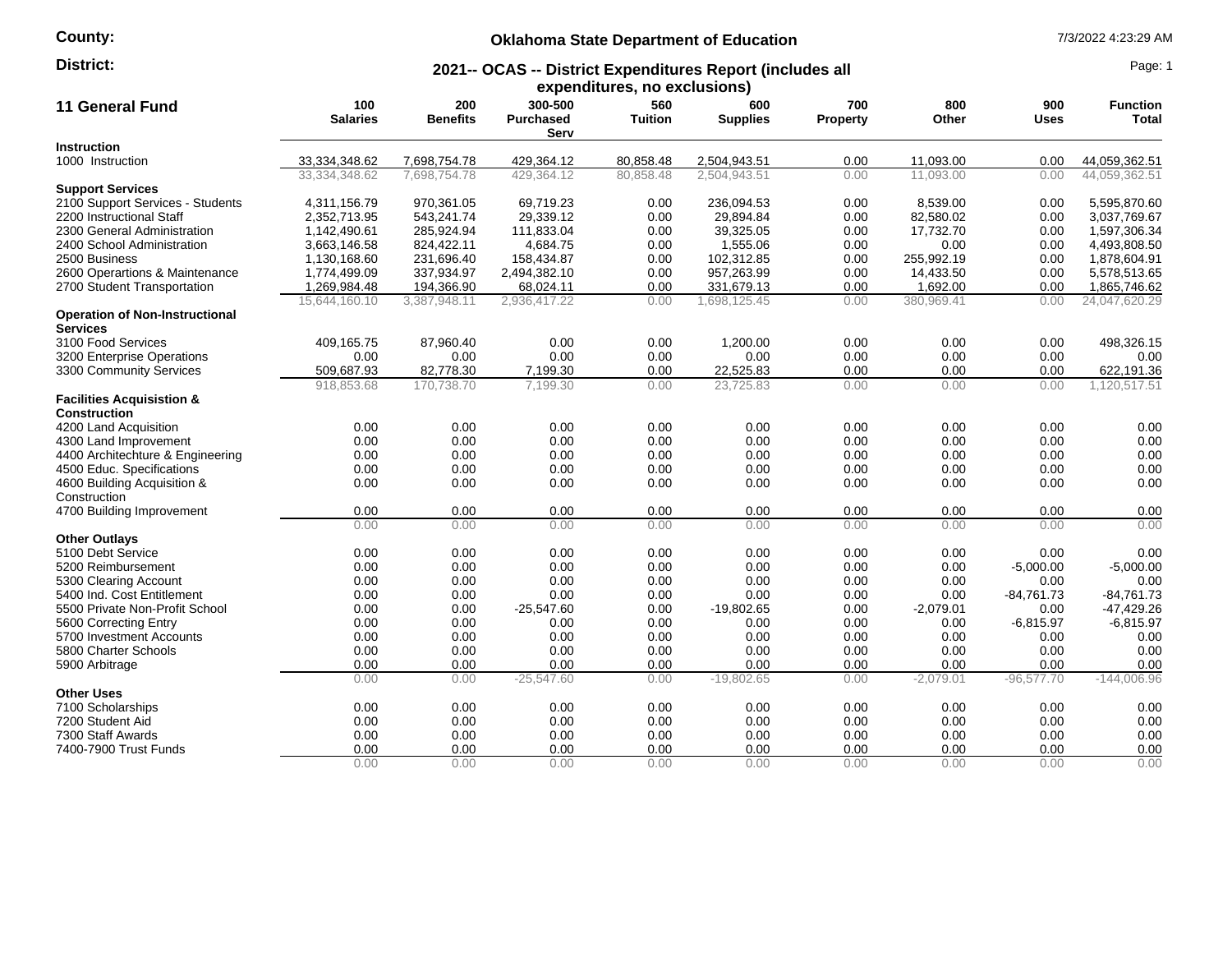### District: 1027 YUKON

## **Oklahoma State Department of Education** 7/3/2022 4:23:29 AM

#### **2021-- OCAS -- District Expenditures Report (includes all expenditures, no exclusions) District:** 1027 YUKON **Page: 2021- 2021-- OCAS -- District Expenditures Report (includes all Page: 2**

| 0.00<br>0.00<br>0.00<br>0.00<br>0.00<br>0.00<br>0.00<br>0.00<br>0.00<br>49,897,362.40<br>11,257,441.59<br>69,083,493.35<br><b>Object Totals:</b><br>3,347,433.04<br>80,858.48<br>4,206,992.14<br>0.00<br>389,983.40<br>$-96,577.70$<br>Warrants Issued +<br>68,511,810.41<br>Reserves for Contracts Pending +<br>715,689.90<br>Other Outlays and Repayments Other than 5100-<br>144,006.96<br><b>Expenditures:</b><br>69,083,493.35<br>200<br>300-500<br>560<br>600<br>700<br>800<br>900<br>100<br>21 Building Fund<br><b>Benefits</b><br><b>Salaries</b><br><b>Purchased</b><br><b>Tuition</b><br><b>Supplies</b><br>Other<br><b>Uses</b><br><b>Property</b><br>Serv<br><b>Instruction</b><br>0.00<br>0.00<br>0.00<br>0.00<br>0.00<br>0.00<br>0.00<br>0.00<br>0.00<br>1000 Instruction<br>0.00<br>0.00<br>0.00<br>0.00<br>0.00<br>0.00<br>0.00<br>0.00<br>0.00<br><b>Support Services</b><br>2100 Support Services - Students<br>0.00<br>0.00<br>0.00<br>0.00<br>0.00<br>0.00<br>0.00<br>0.00<br>2200 Instructional Staff<br>0.00<br>0.00<br>0.00<br>0.00<br>0.00<br>0.00<br>0.00<br>60.00<br>2300 General Administration<br>0.00<br>0.00<br>0.00<br>0.00<br>0.00<br>0.00<br>0.00<br>0.00<br>0.00<br>0.00<br>2400 School Administration<br>0.00<br>0.00<br>0.00<br>0.00<br>0.00<br>0.00<br>0.00<br>0.00<br>0.00<br>0.00<br>2500 Business<br>0.00<br>0.00<br>0.00<br>0.00<br>0.00<br>0.00<br>0.00<br>0.00<br>0.00<br>1,030,745.55<br>2600 Operartions & Maintenance<br>608,386.15<br>0.00<br>420,890.40<br>0.00<br>1,469.00<br>2700 Student Transportation<br>0.00<br>0.00<br>0.00<br>0.00<br>0.00<br>0.00<br>0.00<br>0.00<br>0.00<br>1,030,805.55<br>0.00<br>0.00<br>420,890.40<br>0.00<br>1,529.00<br>608,386.15<br>0.00<br>0.00<br><b>Operation of Non-Instructional</b><br><b>Services</b><br>3100 Food Services<br>0.00<br>0.00<br>0.00<br>0.00<br>0.00<br>0.00<br>0.00<br>0.00<br>0.00<br>0.00<br>0.00<br>0.00<br>0.00<br>0.00<br>0.00<br>0.00<br>3200 Enterprise Operations<br>3300 Community Services<br>0.00<br>0.00<br>0.00<br>0.00<br>0.00<br>0.00<br>0.00<br>0.00<br>0.00<br>0.00<br>0.00<br>0.00<br>0.00<br>0.00<br>0.00<br>0.00<br>0.00<br><b>Facilities Acquisistion &amp;</b><br><b>Construction</b><br>4200 Land Acquisition<br>0.00<br>0.00<br>0.00<br>0.00<br>0.00<br>0.00<br>0.00<br>0.00<br>0.00<br>0.00<br>0.00<br>0.00<br>0.00<br>0.00<br>0.00<br>0.00<br>4300 Land Improvement<br>0.00<br>0.00<br>0.00<br>0.00<br>0.00<br>0.00<br>0.00<br>0.00<br>4400 Architechture & Engineering<br>0.00<br>0.00<br>0.00<br>0.00<br>0.00<br>4500 Educ. Specifications<br>0.00<br>0.00<br>0.00<br>0.00<br>0.00<br>0.00<br>0.00<br>0.00<br>0.00<br>0.00<br>0.00<br>4600 Building Acquisition &<br>Construction<br>0.00<br>0.00<br>0.00<br>0.00<br>0.00<br>0.00<br>0.00<br>0.00<br>0.00<br>4700 Building Improvement<br>0.00<br>0.00<br>0.00<br>0.00<br>0.00<br>0.00<br>0.00<br>0.00<br>0.00<br><b>Other Outlays</b><br>0.00<br>0.00<br>0.00<br>0.00<br>0.00<br>5100 Debt Service<br>0.00<br>0.00<br>0.00<br>0.00<br>0.00<br>0.00<br>0.00<br>0.00<br>0.00<br>0.00<br>0.00<br>0.00<br>0.00<br>5200 Reimbursement<br>0.00<br>0.00<br>0.00<br>0.00<br>0.00<br>0.00<br>0.00<br>0.00<br>5300 Clearing Account<br>5400 Ind. Cost Entitlement<br>0.00<br>0.00<br>0.00<br>0.00<br>0.00<br>0.00<br>0.00<br>0.00<br>5500 Private Non-Profit School<br>0.00<br>0.00<br>0.00<br>0.00<br>0.00<br>0.00<br>0.00<br>0.00 | <b>Repayments</b><br>8000 Repayments | 0.00 | 0.00 | 0.00 | 0.00 | 0.00 | 0.00 | 0.00 | 0.00 | 0.00 |
|-----------------------------------------------------------------------------------------------------------------------------------------------------------------------------------------------------------------------------------------------------------------------------------------------------------------------------------------------------------------------------------------------------------------------------------------------------------------------------------------------------------------------------------------------------------------------------------------------------------------------------------------------------------------------------------------------------------------------------------------------------------------------------------------------------------------------------------------------------------------------------------------------------------------------------------------------------------------------------------------------------------------------------------------------------------------------------------------------------------------------------------------------------------------------------------------------------------------------------------------------------------------------------------------------------------------------------------------------------------------------------------------------------------------------------------------------------------------------------------------------------------------------------------------------------------------------------------------------------------------------------------------------------------------------------------------------------------------------------------------------------------------------------------------------------------------------------------------------------------------------------------------------------------------------------------------------------------------------------------------------------------------------------------------------------------------------------------------------------------------------------------------------------------------------------------------------------------------------------------------------------------------------------------------------------------------------------------------------------------------------------------------------------------------------------------------------------------------------------------------------------------------------------------------------------------------------------------------------------------------------------------------------------------------------------------------------------------------------------------------------------------------------------------------------------------------------------------------------------------------------------------------------------------------------------------------------------------------------------------------------------------------------------------------------------------------------------------------------------------------------------------------------------------------------------------------------------------------------------------------------------------------------------------------------------------------------------------------------------------------------------------------------------------------|--------------------------------------|------|------|------|------|------|------|------|------|------|
|                                                                                                                                                                                                                                                                                                                                                                                                                                                                                                                                                                                                                                                                                                                                                                                                                                                                                                                                                                                                                                                                                                                                                                                                                                                                                                                                                                                                                                                                                                                                                                                                                                                                                                                                                                                                                                                                                                                                                                                                                                                                                                                                                                                                                                                                                                                                                                                                                                                                                                                                                                                                                                                                                                                                                                                                                                                                                                                                                                                                                                                                                                                                                                                                                                                                                                                                                                                                                 |                                      |      |      |      |      |      |      |      |      |      |
|                                                                                                                                                                                                                                                                                                                                                                                                                                                                                                                                                                                                                                                                                                                                                                                                                                                                                                                                                                                                                                                                                                                                                                                                                                                                                                                                                                                                                                                                                                                                                                                                                                                                                                                                                                                                                                                                                                                                                                                                                                                                                                                                                                                                                                                                                                                                                                                                                                                                                                                                                                                                                                                                                                                                                                                                                                                                                                                                                                                                                                                                                                                                                                                                                                                                                                                                                                                                                 |                                      |      |      |      |      |      |      |      |      |      |
| <b>Function</b><br><b>Total</b><br>0.00<br>60.00<br>0.00<br>0.00<br>0.00<br>0.00<br>0.00<br>0.00<br>0.00<br>0.00<br>0.00<br>0.00<br>0.00<br>0.00                                                                                                                                                                                                                                                                                                                                                                                                                                                                                                                                                                                                                                                                                                                                                                                                                                                                                                                                                                                                                                                                                                                                                                                                                                                                                                                                                                                                                                                                                                                                                                                                                                                                                                                                                                                                                                                                                                                                                                                                                                                                                                                                                                                                                                                                                                                                                                                                                                                                                                                                                                                                                                                                                                                                                                                                                                                                                                                                                                                                                                                                                                                                                                                                                                                                |                                      |      |      |      |      |      |      |      |      |      |
|                                                                                                                                                                                                                                                                                                                                                                                                                                                                                                                                                                                                                                                                                                                                                                                                                                                                                                                                                                                                                                                                                                                                                                                                                                                                                                                                                                                                                                                                                                                                                                                                                                                                                                                                                                                                                                                                                                                                                                                                                                                                                                                                                                                                                                                                                                                                                                                                                                                                                                                                                                                                                                                                                                                                                                                                                                                                                                                                                                                                                                                                                                                                                                                                                                                                                                                                                                                                                 |                                      |      |      |      |      |      |      |      |      |      |
|                                                                                                                                                                                                                                                                                                                                                                                                                                                                                                                                                                                                                                                                                                                                                                                                                                                                                                                                                                                                                                                                                                                                                                                                                                                                                                                                                                                                                                                                                                                                                                                                                                                                                                                                                                                                                                                                                                                                                                                                                                                                                                                                                                                                                                                                                                                                                                                                                                                                                                                                                                                                                                                                                                                                                                                                                                                                                                                                                                                                                                                                                                                                                                                                                                                                                                                                                                                                                 |                                      |      |      |      |      |      |      |      |      |      |
|                                                                                                                                                                                                                                                                                                                                                                                                                                                                                                                                                                                                                                                                                                                                                                                                                                                                                                                                                                                                                                                                                                                                                                                                                                                                                                                                                                                                                                                                                                                                                                                                                                                                                                                                                                                                                                                                                                                                                                                                                                                                                                                                                                                                                                                                                                                                                                                                                                                                                                                                                                                                                                                                                                                                                                                                                                                                                                                                                                                                                                                                                                                                                                                                                                                                                                                                                                                                                 |                                      |      |      |      |      |      |      |      |      |      |
|                                                                                                                                                                                                                                                                                                                                                                                                                                                                                                                                                                                                                                                                                                                                                                                                                                                                                                                                                                                                                                                                                                                                                                                                                                                                                                                                                                                                                                                                                                                                                                                                                                                                                                                                                                                                                                                                                                                                                                                                                                                                                                                                                                                                                                                                                                                                                                                                                                                                                                                                                                                                                                                                                                                                                                                                                                                                                                                                                                                                                                                                                                                                                                                                                                                                                                                                                                                                                 |                                      |      |      |      |      |      |      |      |      |      |
|                                                                                                                                                                                                                                                                                                                                                                                                                                                                                                                                                                                                                                                                                                                                                                                                                                                                                                                                                                                                                                                                                                                                                                                                                                                                                                                                                                                                                                                                                                                                                                                                                                                                                                                                                                                                                                                                                                                                                                                                                                                                                                                                                                                                                                                                                                                                                                                                                                                                                                                                                                                                                                                                                                                                                                                                                                                                                                                                                                                                                                                                                                                                                                                                                                                                                                                                                                                                                 |                                      |      |      |      |      |      |      |      |      |      |
|                                                                                                                                                                                                                                                                                                                                                                                                                                                                                                                                                                                                                                                                                                                                                                                                                                                                                                                                                                                                                                                                                                                                                                                                                                                                                                                                                                                                                                                                                                                                                                                                                                                                                                                                                                                                                                                                                                                                                                                                                                                                                                                                                                                                                                                                                                                                                                                                                                                                                                                                                                                                                                                                                                                                                                                                                                                                                                                                                                                                                                                                                                                                                                                                                                                                                                                                                                                                                 |                                      |      |      |      |      |      |      |      |      |      |
|                                                                                                                                                                                                                                                                                                                                                                                                                                                                                                                                                                                                                                                                                                                                                                                                                                                                                                                                                                                                                                                                                                                                                                                                                                                                                                                                                                                                                                                                                                                                                                                                                                                                                                                                                                                                                                                                                                                                                                                                                                                                                                                                                                                                                                                                                                                                                                                                                                                                                                                                                                                                                                                                                                                                                                                                                                                                                                                                                                                                                                                                                                                                                                                                                                                                                                                                                                                                                 |                                      |      |      |      |      |      |      |      |      |      |
|                                                                                                                                                                                                                                                                                                                                                                                                                                                                                                                                                                                                                                                                                                                                                                                                                                                                                                                                                                                                                                                                                                                                                                                                                                                                                                                                                                                                                                                                                                                                                                                                                                                                                                                                                                                                                                                                                                                                                                                                                                                                                                                                                                                                                                                                                                                                                                                                                                                                                                                                                                                                                                                                                                                                                                                                                                                                                                                                                                                                                                                                                                                                                                                                                                                                                                                                                                                                                 |                                      |      |      |      |      |      |      |      |      |      |
|                                                                                                                                                                                                                                                                                                                                                                                                                                                                                                                                                                                                                                                                                                                                                                                                                                                                                                                                                                                                                                                                                                                                                                                                                                                                                                                                                                                                                                                                                                                                                                                                                                                                                                                                                                                                                                                                                                                                                                                                                                                                                                                                                                                                                                                                                                                                                                                                                                                                                                                                                                                                                                                                                                                                                                                                                                                                                                                                                                                                                                                                                                                                                                                                                                                                                                                                                                                                                 |                                      |      |      |      |      |      |      |      |      |      |
|                                                                                                                                                                                                                                                                                                                                                                                                                                                                                                                                                                                                                                                                                                                                                                                                                                                                                                                                                                                                                                                                                                                                                                                                                                                                                                                                                                                                                                                                                                                                                                                                                                                                                                                                                                                                                                                                                                                                                                                                                                                                                                                                                                                                                                                                                                                                                                                                                                                                                                                                                                                                                                                                                                                                                                                                                                                                                                                                                                                                                                                                                                                                                                                                                                                                                                                                                                                                                 |                                      |      |      |      |      |      |      |      |      |      |
|                                                                                                                                                                                                                                                                                                                                                                                                                                                                                                                                                                                                                                                                                                                                                                                                                                                                                                                                                                                                                                                                                                                                                                                                                                                                                                                                                                                                                                                                                                                                                                                                                                                                                                                                                                                                                                                                                                                                                                                                                                                                                                                                                                                                                                                                                                                                                                                                                                                                                                                                                                                                                                                                                                                                                                                                                                                                                                                                                                                                                                                                                                                                                                                                                                                                                                                                                                                                                 |                                      |      |      |      |      |      |      |      |      |      |
|                                                                                                                                                                                                                                                                                                                                                                                                                                                                                                                                                                                                                                                                                                                                                                                                                                                                                                                                                                                                                                                                                                                                                                                                                                                                                                                                                                                                                                                                                                                                                                                                                                                                                                                                                                                                                                                                                                                                                                                                                                                                                                                                                                                                                                                                                                                                                                                                                                                                                                                                                                                                                                                                                                                                                                                                                                                                                                                                                                                                                                                                                                                                                                                                                                                                                                                                                                                                                 |                                      |      |      |      |      |      |      |      |      |      |
|                                                                                                                                                                                                                                                                                                                                                                                                                                                                                                                                                                                                                                                                                                                                                                                                                                                                                                                                                                                                                                                                                                                                                                                                                                                                                                                                                                                                                                                                                                                                                                                                                                                                                                                                                                                                                                                                                                                                                                                                                                                                                                                                                                                                                                                                                                                                                                                                                                                                                                                                                                                                                                                                                                                                                                                                                                                                                                                                                                                                                                                                                                                                                                                                                                                                                                                                                                                                                 |                                      |      |      |      |      |      |      |      |      |      |
|                                                                                                                                                                                                                                                                                                                                                                                                                                                                                                                                                                                                                                                                                                                                                                                                                                                                                                                                                                                                                                                                                                                                                                                                                                                                                                                                                                                                                                                                                                                                                                                                                                                                                                                                                                                                                                                                                                                                                                                                                                                                                                                                                                                                                                                                                                                                                                                                                                                                                                                                                                                                                                                                                                                                                                                                                                                                                                                                                                                                                                                                                                                                                                                                                                                                                                                                                                                                                 |                                      |      |      |      |      |      |      |      |      |      |
|                                                                                                                                                                                                                                                                                                                                                                                                                                                                                                                                                                                                                                                                                                                                                                                                                                                                                                                                                                                                                                                                                                                                                                                                                                                                                                                                                                                                                                                                                                                                                                                                                                                                                                                                                                                                                                                                                                                                                                                                                                                                                                                                                                                                                                                                                                                                                                                                                                                                                                                                                                                                                                                                                                                                                                                                                                                                                                                                                                                                                                                                                                                                                                                                                                                                                                                                                                                                                 |                                      |      |      |      |      |      |      |      |      |      |
|                                                                                                                                                                                                                                                                                                                                                                                                                                                                                                                                                                                                                                                                                                                                                                                                                                                                                                                                                                                                                                                                                                                                                                                                                                                                                                                                                                                                                                                                                                                                                                                                                                                                                                                                                                                                                                                                                                                                                                                                                                                                                                                                                                                                                                                                                                                                                                                                                                                                                                                                                                                                                                                                                                                                                                                                                                                                                                                                                                                                                                                                                                                                                                                                                                                                                                                                                                                                                 |                                      |      |      |      |      |      |      |      |      |      |
|                                                                                                                                                                                                                                                                                                                                                                                                                                                                                                                                                                                                                                                                                                                                                                                                                                                                                                                                                                                                                                                                                                                                                                                                                                                                                                                                                                                                                                                                                                                                                                                                                                                                                                                                                                                                                                                                                                                                                                                                                                                                                                                                                                                                                                                                                                                                                                                                                                                                                                                                                                                                                                                                                                                                                                                                                                                                                                                                                                                                                                                                                                                                                                                                                                                                                                                                                                                                                 |                                      |      |      |      |      |      |      |      |      |      |
|                                                                                                                                                                                                                                                                                                                                                                                                                                                                                                                                                                                                                                                                                                                                                                                                                                                                                                                                                                                                                                                                                                                                                                                                                                                                                                                                                                                                                                                                                                                                                                                                                                                                                                                                                                                                                                                                                                                                                                                                                                                                                                                                                                                                                                                                                                                                                                                                                                                                                                                                                                                                                                                                                                                                                                                                                                                                                                                                                                                                                                                                                                                                                                                                                                                                                                                                                                                                                 |                                      |      |      |      |      |      |      |      |      |      |
|                                                                                                                                                                                                                                                                                                                                                                                                                                                                                                                                                                                                                                                                                                                                                                                                                                                                                                                                                                                                                                                                                                                                                                                                                                                                                                                                                                                                                                                                                                                                                                                                                                                                                                                                                                                                                                                                                                                                                                                                                                                                                                                                                                                                                                                                                                                                                                                                                                                                                                                                                                                                                                                                                                                                                                                                                                                                                                                                                                                                                                                                                                                                                                                                                                                                                                                                                                                                                 |                                      |      |      |      |      |      |      |      |      |      |
|                                                                                                                                                                                                                                                                                                                                                                                                                                                                                                                                                                                                                                                                                                                                                                                                                                                                                                                                                                                                                                                                                                                                                                                                                                                                                                                                                                                                                                                                                                                                                                                                                                                                                                                                                                                                                                                                                                                                                                                                                                                                                                                                                                                                                                                                                                                                                                                                                                                                                                                                                                                                                                                                                                                                                                                                                                                                                                                                                                                                                                                                                                                                                                                                                                                                                                                                                                                                                 |                                      |      |      |      |      |      |      |      |      |      |
|                                                                                                                                                                                                                                                                                                                                                                                                                                                                                                                                                                                                                                                                                                                                                                                                                                                                                                                                                                                                                                                                                                                                                                                                                                                                                                                                                                                                                                                                                                                                                                                                                                                                                                                                                                                                                                                                                                                                                                                                                                                                                                                                                                                                                                                                                                                                                                                                                                                                                                                                                                                                                                                                                                                                                                                                                                                                                                                                                                                                                                                                                                                                                                                                                                                                                                                                                                                                                 |                                      |      |      |      |      |      |      |      |      |      |
|                                                                                                                                                                                                                                                                                                                                                                                                                                                                                                                                                                                                                                                                                                                                                                                                                                                                                                                                                                                                                                                                                                                                                                                                                                                                                                                                                                                                                                                                                                                                                                                                                                                                                                                                                                                                                                                                                                                                                                                                                                                                                                                                                                                                                                                                                                                                                                                                                                                                                                                                                                                                                                                                                                                                                                                                                                                                                                                                                                                                                                                                                                                                                                                                                                                                                                                                                                                                                 |                                      |      |      |      |      |      |      |      |      |      |
|                                                                                                                                                                                                                                                                                                                                                                                                                                                                                                                                                                                                                                                                                                                                                                                                                                                                                                                                                                                                                                                                                                                                                                                                                                                                                                                                                                                                                                                                                                                                                                                                                                                                                                                                                                                                                                                                                                                                                                                                                                                                                                                                                                                                                                                                                                                                                                                                                                                                                                                                                                                                                                                                                                                                                                                                                                                                                                                                                                                                                                                                                                                                                                                                                                                                                                                                                                                                                 |                                      |      |      |      |      |      |      |      |      |      |
|                                                                                                                                                                                                                                                                                                                                                                                                                                                                                                                                                                                                                                                                                                                                                                                                                                                                                                                                                                                                                                                                                                                                                                                                                                                                                                                                                                                                                                                                                                                                                                                                                                                                                                                                                                                                                                                                                                                                                                                                                                                                                                                                                                                                                                                                                                                                                                                                                                                                                                                                                                                                                                                                                                                                                                                                                                                                                                                                                                                                                                                                                                                                                                                                                                                                                                                                                                                                                 |                                      |      |      |      |      |      |      |      |      |      |
|                                                                                                                                                                                                                                                                                                                                                                                                                                                                                                                                                                                                                                                                                                                                                                                                                                                                                                                                                                                                                                                                                                                                                                                                                                                                                                                                                                                                                                                                                                                                                                                                                                                                                                                                                                                                                                                                                                                                                                                                                                                                                                                                                                                                                                                                                                                                                                                                                                                                                                                                                                                                                                                                                                                                                                                                                                                                                                                                                                                                                                                                                                                                                                                                                                                                                                                                                                                                                 |                                      |      |      |      |      |      |      |      |      |      |
|                                                                                                                                                                                                                                                                                                                                                                                                                                                                                                                                                                                                                                                                                                                                                                                                                                                                                                                                                                                                                                                                                                                                                                                                                                                                                                                                                                                                                                                                                                                                                                                                                                                                                                                                                                                                                                                                                                                                                                                                                                                                                                                                                                                                                                                                                                                                                                                                                                                                                                                                                                                                                                                                                                                                                                                                                                                                                                                                                                                                                                                                                                                                                                                                                                                                                                                                                                                                                 |                                      |      |      |      |      |      |      |      |      |      |
|                                                                                                                                                                                                                                                                                                                                                                                                                                                                                                                                                                                                                                                                                                                                                                                                                                                                                                                                                                                                                                                                                                                                                                                                                                                                                                                                                                                                                                                                                                                                                                                                                                                                                                                                                                                                                                                                                                                                                                                                                                                                                                                                                                                                                                                                                                                                                                                                                                                                                                                                                                                                                                                                                                                                                                                                                                                                                                                                                                                                                                                                                                                                                                                                                                                                                                                                                                                                                 |                                      |      |      |      |      |      |      |      |      |      |
|                                                                                                                                                                                                                                                                                                                                                                                                                                                                                                                                                                                                                                                                                                                                                                                                                                                                                                                                                                                                                                                                                                                                                                                                                                                                                                                                                                                                                                                                                                                                                                                                                                                                                                                                                                                                                                                                                                                                                                                                                                                                                                                                                                                                                                                                                                                                                                                                                                                                                                                                                                                                                                                                                                                                                                                                                                                                                                                                                                                                                                                                                                                                                                                                                                                                                                                                                                                                                 |                                      |      |      |      |      |      |      |      |      |      |
|                                                                                                                                                                                                                                                                                                                                                                                                                                                                                                                                                                                                                                                                                                                                                                                                                                                                                                                                                                                                                                                                                                                                                                                                                                                                                                                                                                                                                                                                                                                                                                                                                                                                                                                                                                                                                                                                                                                                                                                                                                                                                                                                                                                                                                                                                                                                                                                                                                                                                                                                                                                                                                                                                                                                                                                                                                                                                                                                                                                                                                                                                                                                                                                                                                                                                                                                                                                                                 |                                      |      |      |      |      |      |      |      |      |      |
|                                                                                                                                                                                                                                                                                                                                                                                                                                                                                                                                                                                                                                                                                                                                                                                                                                                                                                                                                                                                                                                                                                                                                                                                                                                                                                                                                                                                                                                                                                                                                                                                                                                                                                                                                                                                                                                                                                                                                                                                                                                                                                                                                                                                                                                                                                                                                                                                                                                                                                                                                                                                                                                                                                                                                                                                                                                                                                                                                                                                                                                                                                                                                                                                                                                                                                                                                                                                                 |                                      |      |      |      |      |      |      |      |      |      |
|                                                                                                                                                                                                                                                                                                                                                                                                                                                                                                                                                                                                                                                                                                                                                                                                                                                                                                                                                                                                                                                                                                                                                                                                                                                                                                                                                                                                                                                                                                                                                                                                                                                                                                                                                                                                                                                                                                                                                                                                                                                                                                                                                                                                                                                                                                                                                                                                                                                                                                                                                                                                                                                                                                                                                                                                                                                                                                                                                                                                                                                                                                                                                                                                                                                                                                                                                                                                                 |                                      |      |      |      |      |      |      |      |      |      |
|                                                                                                                                                                                                                                                                                                                                                                                                                                                                                                                                                                                                                                                                                                                                                                                                                                                                                                                                                                                                                                                                                                                                                                                                                                                                                                                                                                                                                                                                                                                                                                                                                                                                                                                                                                                                                                                                                                                                                                                                                                                                                                                                                                                                                                                                                                                                                                                                                                                                                                                                                                                                                                                                                                                                                                                                                                                                                                                                                                                                                                                                                                                                                                                                                                                                                                                                                                                                                 |                                      |      |      |      |      |      |      |      |      |      |
|                                                                                                                                                                                                                                                                                                                                                                                                                                                                                                                                                                                                                                                                                                                                                                                                                                                                                                                                                                                                                                                                                                                                                                                                                                                                                                                                                                                                                                                                                                                                                                                                                                                                                                                                                                                                                                                                                                                                                                                                                                                                                                                                                                                                                                                                                                                                                                                                                                                                                                                                                                                                                                                                                                                                                                                                                                                                                                                                                                                                                                                                                                                                                                                                                                                                                                                                                                                                                 |                                      |      |      |      |      |      |      |      |      |      |
|                                                                                                                                                                                                                                                                                                                                                                                                                                                                                                                                                                                                                                                                                                                                                                                                                                                                                                                                                                                                                                                                                                                                                                                                                                                                                                                                                                                                                                                                                                                                                                                                                                                                                                                                                                                                                                                                                                                                                                                                                                                                                                                                                                                                                                                                                                                                                                                                                                                                                                                                                                                                                                                                                                                                                                                                                                                                                                                                                                                                                                                                                                                                                                                                                                                                                                                                                                                                                 |                                      |      |      |      |      |      |      |      |      |      |
|                                                                                                                                                                                                                                                                                                                                                                                                                                                                                                                                                                                                                                                                                                                                                                                                                                                                                                                                                                                                                                                                                                                                                                                                                                                                                                                                                                                                                                                                                                                                                                                                                                                                                                                                                                                                                                                                                                                                                                                                                                                                                                                                                                                                                                                                                                                                                                                                                                                                                                                                                                                                                                                                                                                                                                                                                                                                                                                                                                                                                                                                                                                                                                                                                                                                                                                                                                                                                 |                                      |      |      |      |      |      |      |      |      |      |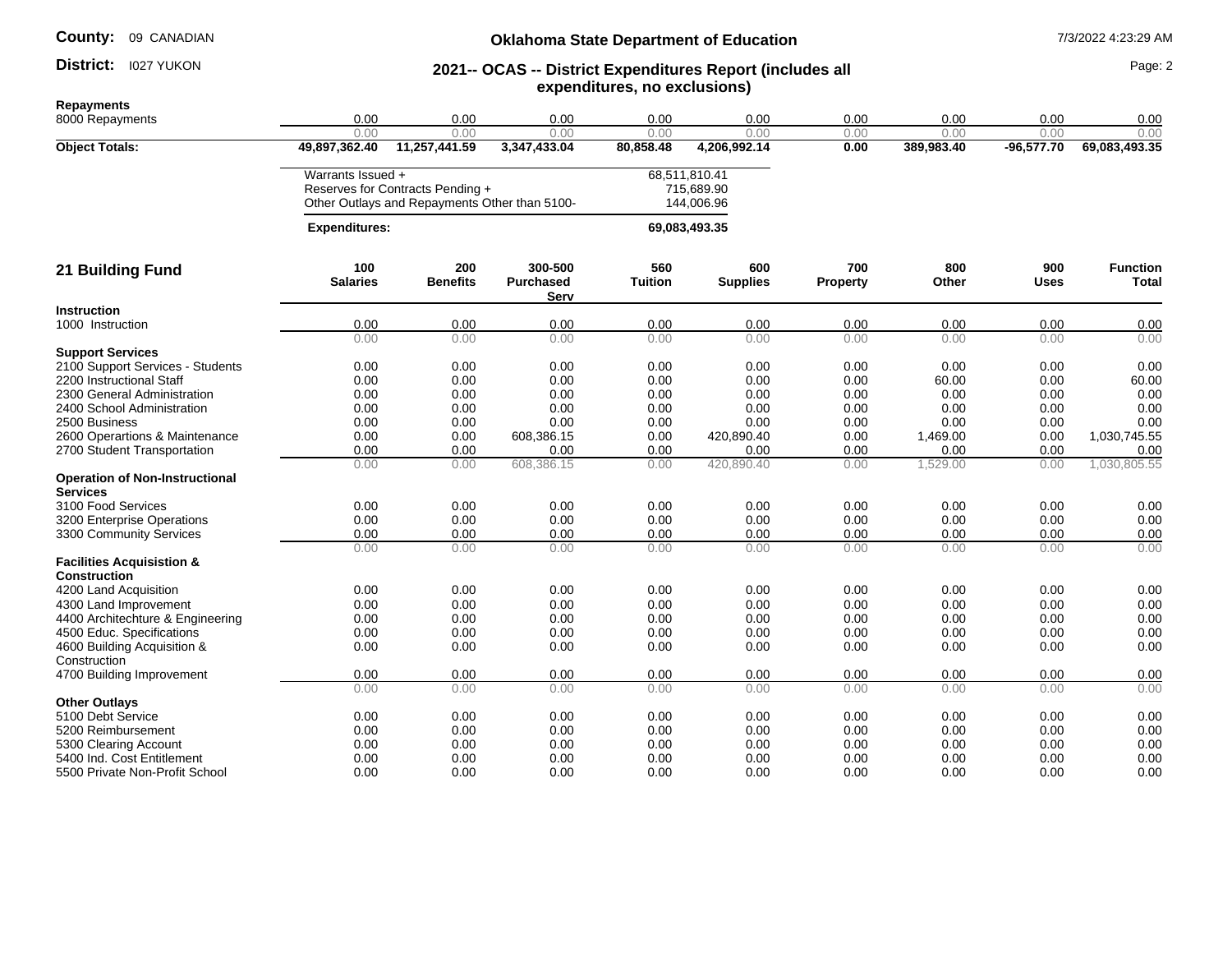| County: |  | 09 CANADIAN |
|---------|--|-------------|
|---------|--|-------------|

# **Oklahoma State Department of Education** 7/3/2022 4:23:29 AM

| 2021-- OCAS -- District Expenditures Report (includes all<br>expenditures, no exclusions)<br>0.00<br>0.00<br>0.00<br>0.00<br>0.00<br>0.00<br>0.00<br>0.00<br>0.00<br>5600 Correcting Entry<br>0.00<br>0.00<br>0.00<br>0.00<br>0.00<br>0.00<br>0.00<br>5700 Investment Accounts<br>0.00<br>0.00<br>0.00<br>0.00<br>0.00<br>0.00<br>0.00<br>0.00<br>5800 Charter Schools<br>0.00<br>0.00<br>0.00<br>0.00<br>0.00<br>0.00<br>0.00<br>0.00<br>0.00<br>0.00<br>0.00<br>0.00<br>5900 Arbitrage<br>0.00<br>0.00<br>0.00<br>0.00<br>0.00<br>0.00<br>0.00<br>0.00<br>0.00<br><b>Other Uses</b><br>0.00<br>0.00<br>0.00<br>0.00<br>0.00<br>0.00<br>0.00<br>0.00<br>7100 Scholarships<br>0.00<br>0.00<br>0.00<br>0.00<br>0.00<br>0.00<br>0.00<br>0.00<br>0.00<br>0.00<br>7200 Student Aid<br>0.00<br>0.00<br>0.00<br>0.00<br>0.00<br>0.00<br>0.00<br>0.00<br>7300 Staff Awards<br>0.00<br>7400-7900 Trust Funds<br>0.00<br>0.00<br>0.00<br>0.00<br>0.00<br>0.00<br>0.00<br>0.00<br>0.00<br>0.00<br>0.00<br>0.00<br>0.00<br>0.00<br>0.00<br>0.00<br>0.00<br>0.00<br><b>Repayments</b><br>8000 Repayments<br>0.00<br>0.00<br>0.00<br>0.00<br>0.00<br>0.00<br>0.00<br>0.00<br>0.00<br>0.00<br>0.00<br>0.00<br>0.00<br>0.00<br>0.00<br>0.00<br>0.00<br>0.00<br>0.00<br>1,529.00<br>1,030,805.55<br><b>Object Totals:</b><br>0.00<br>608,386.15<br>0.00<br>420,890.40<br>0.00<br>0.00<br>Warrants Issued +<br>1,009,619.63<br>Reserves for Contracts Pending +<br>21,185.92<br>Other Outlays and Repayments Other than 5100-<br>0.00<br><b>Expenditures:</b><br>1,030,805.55<br>300-500<br>100<br>200<br>560<br>600<br>700<br>800<br>900<br><b>Function</b><br><b>22 Child Nutrition Fund</b><br><b>Benefits</b><br><b>Salaries</b><br><b>Purchased</b><br>Tuition<br><b>Supplies</b><br>Property<br>Total<br>Other<br><b>Uses</b><br>Serv<br>Instruction<br>0.00<br>0.00<br>0.00<br>0.00<br>0.00<br>0.00<br>0.00<br>0.00<br>0.00<br>1000 Instruction<br>0.00<br>0.00<br>0.00<br>0.00<br>0.00<br>0.00<br>0.00<br>0.00<br>0.00<br><b>Support Services</b><br>0.00<br>0.00<br>0.00<br>0.00<br>0.00<br>0.00<br>0.00<br>0.00<br>2100 Support Services - Students<br>0.00<br>0.00<br>0.00<br>0.00<br>0.00<br>0.00<br>0.00<br>0.00<br>0.00<br>0.00<br>2200 Instructional Staff<br>0.00<br>0.00<br>0.00<br>0.00<br>2300 General Administration<br>0.00<br>0.00<br>0.00<br>0.00<br>0.00<br>0.00<br>0.00<br>0.00<br>0.00<br>2400 School Administration<br>0.00<br>0.00<br>0.00<br>0.00<br>0.00<br>2500 Business<br>0.00<br>0.00<br>0.00<br>0.00<br>0.00<br>0.00<br>0.00<br>0.00<br>0.00<br>0.00<br>0.00<br>2600 Operartions & Maintenance<br>0.00<br>0.00<br>0.00<br>0.00<br>0.00<br>0.00<br>0.00<br>2700 Student Transportation<br>0.00<br>0.00<br>0.00<br>0.00<br>0.00<br>0.00<br>0.00<br>0.00<br>0.00<br>0.00<br>0.00<br>0.00<br>0.00<br>0.00<br>0.00<br>0.00<br>0.00<br>0.00<br><b>Operation of Non-Instructional</b><br><b>Services</b><br>0.00<br>0.00<br>12,794.50<br>2,039,338.42<br>0.00<br>0.00<br>2,052,132.92<br>3100 Food Services<br>0.00<br>0.00<br>0.00<br>0.00<br>0.00<br>0.00<br>0.00<br>3200 Enterprise Operations<br>0.00<br>0.00<br>0.00<br>0.00<br>0.00<br>0.00<br>3300 Community Services<br>0.00<br>0.00<br>0.00<br>0.00<br>0.00<br>0.00<br>0.00<br>0.00<br>0.00<br>12,794.50<br>2,039,338.42<br>0.00<br>0.00<br>2,052,132.92<br>0.00<br>0.00<br><b>Facilities Acquisistion &amp;</b><br><b>Construction</b><br>4200 Land Acquisition<br>0.00<br>0.00<br>0.00<br>0.00<br>0.00<br>0.00<br>0.00<br>0.00<br>0.00<br>0.00<br>0.00<br>0.00<br>0.00<br>0.00<br>0.00<br>0.00<br>0.00<br>0.00<br>4300 Land Improvement<br>0.00<br>0.00<br>0.00<br>0.00<br>0.00<br>0.00<br>0.00<br>0.00<br>0.00<br>4400 Architechture & Engineering<br>0.00<br>0.00<br>0.00<br>0.00<br>0.00<br>0.00<br>0.00<br>0.00<br>4500 Educ. Specifications<br>0.00<br>0.00<br>0.00<br>0.00<br>0.00<br>0.00<br>0.00<br>0.00<br>4600 Building Acquisition &<br>0.00<br>0.00<br>Construction<br>0.00<br>0.00<br>0.00<br>4700 Building Improvement<br>0.00<br>0.00<br>0.00<br>0.00<br>0.00<br>0.00<br>0.00<br>0.00<br>0.00<br>0.00<br>0.00<br>0.00<br>0.00<br>0.00<br>0.00<br><b>Other Outlays</b><br>5100 Debt Service<br>0.00<br>0.00<br>0.00<br>0.00<br>0.00<br>0.00<br>0.00<br>0.00<br>0.00<br>0.00<br>0.00<br>0.00<br>0.00<br>0.00<br>0.00<br>5200 Reimbursement<br>0.00<br>$-500,396.15$<br>$-500,396.15$<br>0.00<br>0.00<br>0.00<br>0.00<br>0.00<br>0.00<br>5300 Clearing Account<br>0.00<br>0.00<br>0.00<br>0.00<br>0.00<br>0.00<br>0.00<br>0.00<br>0.00<br>0.00<br>0.00<br>0.00<br>5400 Ind. Cost Entitlement | District: 1027 YUKON |  |  |  |  | Page: 3 |
|--------------------------------------------------------------------------------------------------------------------------------------------------------------------------------------------------------------------------------------------------------------------------------------------------------------------------------------------------------------------------------------------------------------------------------------------------------------------------------------------------------------------------------------------------------------------------------------------------------------------------------------------------------------------------------------------------------------------------------------------------------------------------------------------------------------------------------------------------------------------------------------------------------------------------------------------------------------------------------------------------------------------------------------------------------------------------------------------------------------------------------------------------------------------------------------------------------------------------------------------------------------------------------------------------------------------------------------------------------------------------------------------------------------------------------------------------------------------------------------------------------------------------------------------------------------------------------------------------------------------------------------------------------------------------------------------------------------------------------------------------------------------------------------------------------------------------------------------------------------------------------------------------------------------------------------------------------------------------------------------------------------------------------------------------------------------------------------------------------------------------------------------------------------------------------------------------------------------------------------------------------------------------------------------------------------------------------------------------------------------------------------------------------------------------------------------------------------------------------------------------------------------------------------------------------------------------------------------------------------------------------------------------------------------------------------------------------------------------------------------------------------------------------------------------------------------------------------------------------------------------------------------------------------------------------------------------------------------------------------------------------------------------------------------------------------------------------------------------------------------------------------------------------------------------------------------------------------------------------------------------------------------------------------------------------------------------------------------------------------------------------------------------------------------------------------------------------------------------------------------------------------------------------------------------------------------------------------------------------------------------------------------------------------------------------------------------------------------------------------------------------------------------------------------------------------------------------------------------------------------------------------------------------------------------------------------------------------------------------------------------------------------------------------------------------------------------------------------------------------------------------------------------------------------------------------------------------------------------------------------------------------------------------------------------------------------------------------------------------------------------------------------------------------------------------------------------------------------------------------------------------------------------------------------------------------------------------|----------------------|--|--|--|--|---------|
|                                                                                                                                                                                                                                                                                                                                                                                                                                                                                                                                                                                                                                                                                                                                                                                                                                                                                                                                                                                                                                                                                                                                                                                                                                                                                                                                                                                                                                                                                                                                                                                                                                                                                                                                                                                                                                                                                                                                                                                                                                                                                                                                                                                                                                                                                                                                                                                                                                                                                                                                                                                                                                                                                                                                                                                                                                                                                                                                                                                                                                                                                                                                                                                                                                                                                                                                                                                                                                                                                                                                                                                                                                                                                                                                                                                                                                                                                                                                                                                                                                                                                                                                                                                                                                                                                                                                                                                                                                                                                                                                                                                |                      |  |  |  |  |         |
|                                                                                                                                                                                                                                                                                                                                                                                                                                                                                                                                                                                                                                                                                                                                                                                                                                                                                                                                                                                                                                                                                                                                                                                                                                                                                                                                                                                                                                                                                                                                                                                                                                                                                                                                                                                                                                                                                                                                                                                                                                                                                                                                                                                                                                                                                                                                                                                                                                                                                                                                                                                                                                                                                                                                                                                                                                                                                                                                                                                                                                                                                                                                                                                                                                                                                                                                                                                                                                                                                                                                                                                                                                                                                                                                                                                                                                                                                                                                                                                                                                                                                                                                                                                                                                                                                                                                                                                                                                                                                                                                                                                |                      |  |  |  |  |         |
|                                                                                                                                                                                                                                                                                                                                                                                                                                                                                                                                                                                                                                                                                                                                                                                                                                                                                                                                                                                                                                                                                                                                                                                                                                                                                                                                                                                                                                                                                                                                                                                                                                                                                                                                                                                                                                                                                                                                                                                                                                                                                                                                                                                                                                                                                                                                                                                                                                                                                                                                                                                                                                                                                                                                                                                                                                                                                                                                                                                                                                                                                                                                                                                                                                                                                                                                                                                                                                                                                                                                                                                                                                                                                                                                                                                                                                                                                                                                                                                                                                                                                                                                                                                                                                                                                                                                                                                                                                                                                                                                                                                |                      |  |  |  |  |         |
|                                                                                                                                                                                                                                                                                                                                                                                                                                                                                                                                                                                                                                                                                                                                                                                                                                                                                                                                                                                                                                                                                                                                                                                                                                                                                                                                                                                                                                                                                                                                                                                                                                                                                                                                                                                                                                                                                                                                                                                                                                                                                                                                                                                                                                                                                                                                                                                                                                                                                                                                                                                                                                                                                                                                                                                                                                                                                                                                                                                                                                                                                                                                                                                                                                                                                                                                                                                                                                                                                                                                                                                                                                                                                                                                                                                                                                                                                                                                                                                                                                                                                                                                                                                                                                                                                                                                                                                                                                                                                                                                                                                |                      |  |  |  |  |         |
|                                                                                                                                                                                                                                                                                                                                                                                                                                                                                                                                                                                                                                                                                                                                                                                                                                                                                                                                                                                                                                                                                                                                                                                                                                                                                                                                                                                                                                                                                                                                                                                                                                                                                                                                                                                                                                                                                                                                                                                                                                                                                                                                                                                                                                                                                                                                                                                                                                                                                                                                                                                                                                                                                                                                                                                                                                                                                                                                                                                                                                                                                                                                                                                                                                                                                                                                                                                                                                                                                                                                                                                                                                                                                                                                                                                                                                                                                                                                                                                                                                                                                                                                                                                                                                                                                                                                                                                                                                                                                                                                                                                |                      |  |  |  |  |         |
|                                                                                                                                                                                                                                                                                                                                                                                                                                                                                                                                                                                                                                                                                                                                                                                                                                                                                                                                                                                                                                                                                                                                                                                                                                                                                                                                                                                                                                                                                                                                                                                                                                                                                                                                                                                                                                                                                                                                                                                                                                                                                                                                                                                                                                                                                                                                                                                                                                                                                                                                                                                                                                                                                                                                                                                                                                                                                                                                                                                                                                                                                                                                                                                                                                                                                                                                                                                                                                                                                                                                                                                                                                                                                                                                                                                                                                                                                                                                                                                                                                                                                                                                                                                                                                                                                                                                                                                                                                                                                                                                                                                |                      |  |  |  |  |         |
|                                                                                                                                                                                                                                                                                                                                                                                                                                                                                                                                                                                                                                                                                                                                                                                                                                                                                                                                                                                                                                                                                                                                                                                                                                                                                                                                                                                                                                                                                                                                                                                                                                                                                                                                                                                                                                                                                                                                                                                                                                                                                                                                                                                                                                                                                                                                                                                                                                                                                                                                                                                                                                                                                                                                                                                                                                                                                                                                                                                                                                                                                                                                                                                                                                                                                                                                                                                                                                                                                                                                                                                                                                                                                                                                                                                                                                                                                                                                                                                                                                                                                                                                                                                                                                                                                                                                                                                                                                                                                                                                                                                |                      |  |  |  |  |         |
|                                                                                                                                                                                                                                                                                                                                                                                                                                                                                                                                                                                                                                                                                                                                                                                                                                                                                                                                                                                                                                                                                                                                                                                                                                                                                                                                                                                                                                                                                                                                                                                                                                                                                                                                                                                                                                                                                                                                                                                                                                                                                                                                                                                                                                                                                                                                                                                                                                                                                                                                                                                                                                                                                                                                                                                                                                                                                                                                                                                                                                                                                                                                                                                                                                                                                                                                                                                                                                                                                                                                                                                                                                                                                                                                                                                                                                                                                                                                                                                                                                                                                                                                                                                                                                                                                                                                                                                                                                                                                                                                                                                |                      |  |  |  |  |         |
|                                                                                                                                                                                                                                                                                                                                                                                                                                                                                                                                                                                                                                                                                                                                                                                                                                                                                                                                                                                                                                                                                                                                                                                                                                                                                                                                                                                                                                                                                                                                                                                                                                                                                                                                                                                                                                                                                                                                                                                                                                                                                                                                                                                                                                                                                                                                                                                                                                                                                                                                                                                                                                                                                                                                                                                                                                                                                                                                                                                                                                                                                                                                                                                                                                                                                                                                                                                                                                                                                                                                                                                                                                                                                                                                                                                                                                                                                                                                                                                                                                                                                                                                                                                                                                                                                                                                                                                                                                                                                                                                                                                |                      |  |  |  |  |         |
|                                                                                                                                                                                                                                                                                                                                                                                                                                                                                                                                                                                                                                                                                                                                                                                                                                                                                                                                                                                                                                                                                                                                                                                                                                                                                                                                                                                                                                                                                                                                                                                                                                                                                                                                                                                                                                                                                                                                                                                                                                                                                                                                                                                                                                                                                                                                                                                                                                                                                                                                                                                                                                                                                                                                                                                                                                                                                                                                                                                                                                                                                                                                                                                                                                                                                                                                                                                                                                                                                                                                                                                                                                                                                                                                                                                                                                                                                                                                                                                                                                                                                                                                                                                                                                                                                                                                                                                                                                                                                                                                                                                |                      |  |  |  |  |         |
|                                                                                                                                                                                                                                                                                                                                                                                                                                                                                                                                                                                                                                                                                                                                                                                                                                                                                                                                                                                                                                                                                                                                                                                                                                                                                                                                                                                                                                                                                                                                                                                                                                                                                                                                                                                                                                                                                                                                                                                                                                                                                                                                                                                                                                                                                                                                                                                                                                                                                                                                                                                                                                                                                                                                                                                                                                                                                                                                                                                                                                                                                                                                                                                                                                                                                                                                                                                                                                                                                                                                                                                                                                                                                                                                                                                                                                                                                                                                                                                                                                                                                                                                                                                                                                                                                                                                                                                                                                                                                                                                                                                |                      |  |  |  |  |         |
|                                                                                                                                                                                                                                                                                                                                                                                                                                                                                                                                                                                                                                                                                                                                                                                                                                                                                                                                                                                                                                                                                                                                                                                                                                                                                                                                                                                                                                                                                                                                                                                                                                                                                                                                                                                                                                                                                                                                                                                                                                                                                                                                                                                                                                                                                                                                                                                                                                                                                                                                                                                                                                                                                                                                                                                                                                                                                                                                                                                                                                                                                                                                                                                                                                                                                                                                                                                                                                                                                                                                                                                                                                                                                                                                                                                                                                                                                                                                                                                                                                                                                                                                                                                                                                                                                                                                                                                                                                                                                                                                                                                |                      |  |  |  |  |         |
|                                                                                                                                                                                                                                                                                                                                                                                                                                                                                                                                                                                                                                                                                                                                                                                                                                                                                                                                                                                                                                                                                                                                                                                                                                                                                                                                                                                                                                                                                                                                                                                                                                                                                                                                                                                                                                                                                                                                                                                                                                                                                                                                                                                                                                                                                                                                                                                                                                                                                                                                                                                                                                                                                                                                                                                                                                                                                                                                                                                                                                                                                                                                                                                                                                                                                                                                                                                                                                                                                                                                                                                                                                                                                                                                                                                                                                                                                                                                                                                                                                                                                                                                                                                                                                                                                                                                                                                                                                                                                                                                                                                |                      |  |  |  |  |         |
|                                                                                                                                                                                                                                                                                                                                                                                                                                                                                                                                                                                                                                                                                                                                                                                                                                                                                                                                                                                                                                                                                                                                                                                                                                                                                                                                                                                                                                                                                                                                                                                                                                                                                                                                                                                                                                                                                                                                                                                                                                                                                                                                                                                                                                                                                                                                                                                                                                                                                                                                                                                                                                                                                                                                                                                                                                                                                                                                                                                                                                                                                                                                                                                                                                                                                                                                                                                                                                                                                                                                                                                                                                                                                                                                                                                                                                                                                                                                                                                                                                                                                                                                                                                                                                                                                                                                                                                                                                                                                                                                                                                |                      |  |  |  |  |         |
|                                                                                                                                                                                                                                                                                                                                                                                                                                                                                                                                                                                                                                                                                                                                                                                                                                                                                                                                                                                                                                                                                                                                                                                                                                                                                                                                                                                                                                                                                                                                                                                                                                                                                                                                                                                                                                                                                                                                                                                                                                                                                                                                                                                                                                                                                                                                                                                                                                                                                                                                                                                                                                                                                                                                                                                                                                                                                                                                                                                                                                                                                                                                                                                                                                                                                                                                                                                                                                                                                                                                                                                                                                                                                                                                                                                                                                                                                                                                                                                                                                                                                                                                                                                                                                                                                                                                                                                                                                                                                                                                                                                |                      |  |  |  |  |         |
|                                                                                                                                                                                                                                                                                                                                                                                                                                                                                                                                                                                                                                                                                                                                                                                                                                                                                                                                                                                                                                                                                                                                                                                                                                                                                                                                                                                                                                                                                                                                                                                                                                                                                                                                                                                                                                                                                                                                                                                                                                                                                                                                                                                                                                                                                                                                                                                                                                                                                                                                                                                                                                                                                                                                                                                                                                                                                                                                                                                                                                                                                                                                                                                                                                                                                                                                                                                                                                                                                                                                                                                                                                                                                                                                                                                                                                                                                                                                                                                                                                                                                                                                                                                                                                                                                                                                                                                                                                                                                                                                                                                |                      |  |  |  |  |         |
|                                                                                                                                                                                                                                                                                                                                                                                                                                                                                                                                                                                                                                                                                                                                                                                                                                                                                                                                                                                                                                                                                                                                                                                                                                                                                                                                                                                                                                                                                                                                                                                                                                                                                                                                                                                                                                                                                                                                                                                                                                                                                                                                                                                                                                                                                                                                                                                                                                                                                                                                                                                                                                                                                                                                                                                                                                                                                                                                                                                                                                                                                                                                                                                                                                                                                                                                                                                                                                                                                                                                                                                                                                                                                                                                                                                                                                                                                                                                                                                                                                                                                                                                                                                                                                                                                                                                                                                                                                                                                                                                                                                |                      |  |  |  |  |         |
|                                                                                                                                                                                                                                                                                                                                                                                                                                                                                                                                                                                                                                                                                                                                                                                                                                                                                                                                                                                                                                                                                                                                                                                                                                                                                                                                                                                                                                                                                                                                                                                                                                                                                                                                                                                                                                                                                                                                                                                                                                                                                                                                                                                                                                                                                                                                                                                                                                                                                                                                                                                                                                                                                                                                                                                                                                                                                                                                                                                                                                                                                                                                                                                                                                                                                                                                                                                                                                                                                                                                                                                                                                                                                                                                                                                                                                                                                                                                                                                                                                                                                                                                                                                                                                                                                                                                                                                                                                                                                                                                                                                |                      |  |  |  |  |         |
|                                                                                                                                                                                                                                                                                                                                                                                                                                                                                                                                                                                                                                                                                                                                                                                                                                                                                                                                                                                                                                                                                                                                                                                                                                                                                                                                                                                                                                                                                                                                                                                                                                                                                                                                                                                                                                                                                                                                                                                                                                                                                                                                                                                                                                                                                                                                                                                                                                                                                                                                                                                                                                                                                                                                                                                                                                                                                                                                                                                                                                                                                                                                                                                                                                                                                                                                                                                                                                                                                                                                                                                                                                                                                                                                                                                                                                                                                                                                                                                                                                                                                                                                                                                                                                                                                                                                                                                                                                                                                                                                                                                |                      |  |  |  |  |         |
|                                                                                                                                                                                                                                                                                                                                                                                                                                                                                                                                                                                                                                                                                                                                                                                                                                                                                                                                                                                                                                                                                                                                                                                                                                                                                                                                                                                                                                                                                                                                                                                                                                                                                                                                                                                                                                                                                                                                                                                                                                                                                                                                                                                                                                                                                                                                                                                                                                                                                                                                                                                                                                                                                                                                                                                                                                                                                                                                                                                                                                                                                                                                                                                                                                                                                                                                                                                                                                                                                                                                                                                                                                                                                                                                                                                                                                                                                                                                                                                                                                                                                                                                                                                                                                                                                                                                                                                                                                                                                                                                                                                |                      |  |  |  |  |         |
|                                                                                                                                                                                                                                                                                                                                                                                                                                                                                                                                                                                                                                                                                                                                                                                                                                                                                                                                                                                                                                                                                                                                                                                                                                                                                                                                                                                                                                                                                                                                                                                                                                                                                                                                                                                                                                                                                                                                                                                                                                                                                                                                                                                                                                                                                                                                                                                                                                                                                                                                                                                                                                                                                                                                                                                                                                                                                                                                                                                                                                                                                                                                                                                                                                                                                                                                                                                                                                                                                                                                                                                                                                                                                                                                                                                                                                                                                                                                                                                                                                                                                                                                                                                                                                                                                                                                                                                                                                                                                                                                                                                |                      |  |  |  |  |         |
|                                                                                                                                                                                                                                                                                                                                                                                                                                                                                                                                                                                                                                                                                                                                                                                                                                                                                                                                                                                                                                                                                                                                                                                                                                                                                                                                                                                                                                                                                                                                                                                                                                                                                                                                                                                                                                                                                                                                                                                                                                                                                                                                                                                                                                                                                                                                                                                                                                                                                                                                                                                                                                                                                                                                                                                                                                                                                                                                                                                                                                                                                                                                                                                                                                                                                                                                                                                                                                                                                                                                                                                                                                                                                                                                                                                                                                                                                                                                                                                                                                                                                                                                                                                                                                                                                                                                                                                                                                                                                                                                                                                |                      |  |  |  |  |         |
|                                                                                                                                                                                                                                                                                                                                                                                                                                                                                                                                                                                                                                                                                                                                                                                                                                                                                                                                                                                                                                                                                                                                                                                                                                                                                                                                                                                                                                                                                                                                                                                                                                                                                                                                                                                                                                                                                                                                                                                                                                                                                                                                                                                                                                                                                                                                                                                                                                                                                                                                                                                                                                                                                                                                                                                                                                                                                                                                                                                                                                                                                                                                                                                                                                                                                                                                                                                                                                                                                                                                                                                                                                                                                                                                                                                                                                                                                                                                                                                                                                                                                                                                                                                                                                                                                                                                                                                                                                                                                                                                                                                |                      |  |  |  |  |         |
|                                                                                                                                                                                                                                                                                                                                                                                                                                                                                                                                                                                                                                                                                                                                                                                                                                                                                                                                                                                                                                                                                                                                                                                                                                                                                                                                                                                                                                                                                                                                                                                                                                                                                                                                                                                                                                                                                                                                                                                                                                                                                                                                                                                                                                                                                                                                                                                                                                                                                                                                                                                                                                                                                                                                                                                                                                                                                                                                                                                                                                                                                                                                                                                                                                                                                                                                                                                                                                                                                                                                                                                                                                                                                                                                                                                                                                                                                                                                                                                                                                                                                                                                                                                                                                                                                                                                                                                                                                                                                                                                                                                |                      |  |  |  |  |         |
|                                                                                                                                                                                                                                                                                                                                                                                                                                                                                                                                                                                                                                                                                                                                                                                                                                                                                                                                                                                                                                                                                                                                                                                                                                                                                                                                                                                                                                                                                                                                                                                                                                                                                                                                                                                                                                                                                                                                                                                                                                                                                                                                                                                                                                                                                                                                                                                                                                                                                                                                                                                                                                                                                                                                                                                                                                                                                                                                                                                                                                                                                                                                                                                                                                                                                                                                                                                                                                                                                                                                                                                                                                                                                                                                                                                                                                                                                                                                                                                                                                                                                                                                                                                                                                                                                                                                                                                                                                                                                                                                                                                |                      |  |  |  |  |         |
|                                                                                                                                                                                                                                                                                                                                                                                                                                                                                                                                                                                                                                                                                                                                                                                                                                                                                                                                                                                                                                                                                                                                                                                                                                                                                                                                                                                                                                                                                                                                                                                                                                                                                                                                                                                                                                                                                                                                                                                                                                                                                                                                                                                                                                                                                                                                                                                                                                                                                                                                                                                                                                                                                                                                                                                                                                                                                                                                                                                                                                                                                                                                                                                                                                                                                                                                                                                                                                                                                                                                                                                                                                                                                                                                                                                                                                                                                                                                                                                                                                                                                                                                                                                                                                                                                                                                                                                                                                                                                                                                                                                |                      |  |  |  |  |         |
|                                                                                                                                                                                                                                                                                                                                                                                                                                                                                                                                                                                                                                                                                                                                                                                                                                                                                                                                                                                                                                                                                                                                                                                                                                                                                                                                                                                                                                                                                                                                                                                                                                                                                                                                                                                                                                                                                                                                                                                                                                                                                                                                                                                                                                                                                                                                                                                                                                                                                                                                                                                                                                                                                                                                                                                                                                                                                                                                                                                                                                                                                                                                                                                                                                                                                                                                                                                                                                                                                                                                                                                                                                                                                                                                                                                                                                                                                                                                                                                                                                                                                                                                                                                                                                                                                                                                                                                                                                                                                                                                                                                |                      |  |  |  |  |         |
|                                                                                                                                                                                                                                                                                                                                                                                                                                                                                                                                                                                                                                                                                                                                                                                                                                                                                                                                                                                                                                                                                                                                                                                                                                                                                                                                                                                                                                                                                                                                                                                                                                                                                                                                                                                                                                                                                                                                                                                                                                                                                                                                                                                                                                                                                                                                                                                                                                                                                                                                                                                                                                                                                                                                                                                                                                                                                                                                                                                                                                                                                                                                                                                                                                                                                                                                                                                                                                                                                                                                                                                                                                                                                                                                                                                                                                                                                                                                                                                                                                                                                                                                                                                                                                                                                                                                                                                                                                                                                                                                                                                |                      |  |  |  |  |         |
|                                                                                                                                                                                                                                                                                                                                                                                                                                                                                                                                                                                                                                                                                                                                                                                                                                                                                                                                                                                                                                                                                                                                                                                                                                                                                                                                                                                                                                                                                                                                                                                                                                                                                                                                                                                                                                                                                                                                                                                                                                                                                                                                                                                                                                                                                                                                                                                                                                                                                                                                                                                                                                                                                                                                                                                                                                                                                                                                                                                                                                                                                                                                                                                                                                                                                                                                                                                                                                                                                                                                                                                                                                                                                                                                                                                                                                                                                                                                                                                                                                                                                                                                                                                                                                                                                                                                                                                                                                                                                                                                                                                |                      |  |  |  |  |         |
|                                                                                                                                                                                                                                                                                                                                                                                                                                                                                                                                                                                                                                                                                                                                                                                                                                                                                                                                                                                                                                                                                                                                                                                                                                                                                                                                                                                                                                                                                                                                                                                                                                                                                                                                                                                                                                                                                                                                                                                                                                                                                                                                                                                                                                                                                                                                                                                                                                                                                                                                                                                                                                                                                                                                                                                                                                                                                                                                                                                                                                                                                                                                                                                                                                                                                                                                                                                                                                                                                                                                                                                                                                                                                                                                                                                                                                                                                                                                                                                                                                                                                                                                                                                                                                                                                                                                                                                                                                                                                                                                                                                |                      |  |  |  |  |         |
|                                                                                                                                                                                                                                                                                                                                                                                                                                                                                                                                                                                                                                                                                                                                                                                                                                                                                                                                                                                                                                                                                                                                                                                                                                                                                                                                                                                                                                                                                                                                                                                                                                                                                                                                                                                                                                                                                                                                                                                                                                                                                                                                                                                                                                                                                                                                                                                                                                                                                                                                                                                                                                                                                                                                                                                                                                                                                                                                                                                                                                                                                                                                                                                                                                                                                                                                                                                                                                                                                                                                                                                                                                                                                                                                                                                                                                                                                                                                                                                                                                                                                                                                                                                                                                                                                                                                                                                                                                                                                                                                                                                |                      |  |  |  |  |         |
|                                                                                                                                                                                                                                                                                                                                                                                                                                                                                                                                                                                                                                                                                                                                                                                                                                                                                                                                                                                                                                                                                                                                                                                                                                                                                                                                                                                                                                                                                                                                                                                                                                                                                                                                                                                                                                                                                                                                                                                                                                                                                                                                                                                                                                                                                                                                                                                                                                                                                                                                                                                                                                                                                                                                                                                                                                                                                                                                                                                                                                                                                                                                                                                                                                                                                                                                                                                                                                                                                                                                                                                                                                                                                                                                                                                                                                                                                                                                                                                                                                                                                                                                                                                                                                                                                                                                                                                                                                                                                                                                                                                |                      |  |  |  |  |         |
|                                                                                                                                                                                                                                                                                                                                                                                                                                                                                                                                                                                                                                                                                                                                                                                                                                                                                                                                                                                                                                                                                                                                                                                                                                                                                                                                                                                                                                                                                                                                                                                                                                                                                                                                                                                                                                                                                                                                                                                                                                                                                                                                                                                                                                                                                                                                                                                                                                                                                                                                                                                                                                                                                                                                                                                                                                                                                                                                                                                                                                                                                                                                                                                                                                                                                                                                                                                                                                                                                                                                                                                                                                                                                                                                                                                                                                                                                                                                                                                                                                                                                                                                                                                                                                                                                                                                                                                                                                                                                                                                                                                |                      |  |  |  |  |         |
|                                                                                                                                                                                                                                                                                                                                                                                                                                                                                                                                                                                                                                                                                                                                                                                                                                                                                                                                                                                                                                                                                                                                                                                                                                                                                                                                                                                                                                                                                                                                                                                                                                                                                                                                                                                                                                                                                                                                                                                                                                                                                                                                                                                                                                                                                                                                                                                                                                                                                                                                                                                                                                                                                                                                                                                                                                                                                                                                                                                                                                                                                                                                                                                                                                                                                                                                                                                                                                                                                                                                                                                                                                                                                                                                                                                                                                                                                                                                                                                                                                                                                                                                                                                                                                                                                                                                                                                                                                                                                                                                                                                |                      |  |  |  |  |         |
|                                                                                                                                                                                                                                                                                                                                                                                                                                                                                                                                                                                                                                                                                                                                                                                                                                                                                                                                                                                                                                                                                                                                                                                                                                                                                                                                                                                                                                                                                                                                                                                                                                                                                                                                                                                                                                                                                                                                                                                                                                                                                                                                                                                                                                                                                                                                                                                                                                                                                                                                                                                                                                                                                                                                                                                                                                                                                                                                                                                                                                                                                                                                                                                                                                                                                                                                                                                                                                                                                                                                                                                                                                                                                                                                                                                                                                                                                                                                                                                                                                                                                                                                                                                                                                                                                                                                                                                                                                                                                                                                                                                |                      |  |  |  |  |         |
|                                                                                                                                                                                                                                                                                                                                                                                                                                                                                                                                                                                                                                                                                                                                                                                                                                                                                                                                                                                                                                                                                                                                                                                                                                                                                                                                                                                                                                                                                                                                                                                                                                                                                                                                                                                                                                                                                                                                                                                                                                                                                                                                                                                                                                                                                                                                                                                                                                                                                                                                                                                                                                                                                                                                                                                                                                                                                                                                                                                                                                                                                                                                                                                                                                                                                                                                                                                                                                                                                                                                                                                                                                                                                                                                                                                                                                                                                                                                                                                                                                                                                                                                                                                                                                                                                                                                                                                                                                                                                                                                                                                |                      |  |  |  |  |         |
|                                                                                                                                                                                                                                                                                                                                                                                                                                                                                                                                                                                                                                                                                                                                                                                                                                                                                                                                                                                                                                                                                                                                                                                                                                                                                                                                                                                                                                                                                                                                                                                                                                                                                                                                                                                                                                                                                                                                                                                                                                                                                                                                                                                                                                                                                                                                                                                                                                                                                                                                                                                                                                                                                                                                                                                                                                                                                                                                                                                                                                                                                                                                                                                                                                                                                                                                                                                                                                                                                                                                                                                                                                                                                                                                                                                                                                                                                                                                                                                                                                                                                                                                                                                                                                                                                                                                                                                                                                                                                                                                                                                |                      |  |  |  |  |         |
|                                                                                                                                                                                                                                                                                                                                                                                                                                                                                                                                                                                                                                                                                                                                                                                                                                                                                                                                                                                                                                                                                                                                                                                                                                                                                                                                                                                                                                                                                                                                                                                                                                                                                                                                                                                                                                                                                                                                                                                                                                                                                                                                                                                                                                                                                                                                                                                                                                                                                                                                                                                                                                                                                                                                                                                                                                                                                                                                                                                                                                                                                                                                                                                                                                                                                                                                                                                                                                                                                                                                                                                                                                                                                                                                                                                                                                                                                                                                                                                                                                                                                                                                                                                                                                                                                                                                                                                                                                                                                                                                                                                |                      |  |  |  |  |         |
|                                                                                                                                                                                                                                                                                                                                                                                                                                                                                                                                                                                                                                                                                                                                                                                                                                                                                                                                                                                                                                                                                                                                                                                                                                                                                                                                                                                                                                                                                                                                                                                                                                                                                                                                                                                                                                                                                                                                                                                                                                                                                                                                                                                                                                                                                                                                                                                                                                                                                                                                                                                                                                                                                                                                                                                                                                                                                                                                                                                                                                                                                                                                                                                                                                                                                                                                                                                                                                                                                                                                                                                                                                                                                                                                                                                                                                                                                                                                                                                                                                                                                                                                                                                                                                                                                                                                                                                                                                                                                                                                                                                |                      |  |  |  |  |         |
|                                                                                                                                                                                                                                                                                                                                                                                                                                                                                                                                                                                                                                                                                                                                                                                                                                                                                                                                                                                                                                                                                                                                                                                                                                                                                                                                                                                                                                                                                                                                                                                                                                                                                                                                                                                                                                                                                                                                                                                                                                                                                                                                                                                                                                                                                                                                                                                                                                                                                                                                                                                                                                                                                                                                                                                                                                                                                                                                                                                                                                                                                                                                                                                                                                                                                                                                                                                                                                                                                                                                                                                                                                                                                                                                                                                                                                                                                                                                                                                                                                                                                                                                                                                                                                                                                                                                                                                                                                                                                                                                                                                |                      |  |  |  |  |         |
|                                                                                                                                                                                                                                                                                                                                                                                                                                                                                                                                                                                                                                                                                                                                                                                                                                                                                                                                                                                                                                                                                                                                                                                                                                                                                                                                                                                                                                                                                                                                                                                                                                                                                                                                                                                                                                                                                                                                                                                                                                                                                                                                                                                                                                                                                                                                                                                                                                                                                                                                                                                                                                                                                                                                                                                                                                                                                                                                                                                                                                                                                                                                                                                                                                                                                                                                                                                                                                                                                                                                                                                                                                                                                                                                                                                                                                                                                                                                                                                                                                                                                                                                                                                                                                                                                                                                                                                                                                                                                                                                                                                |                      |  |  |  |  |         |
|                                                                                                                                                                                                                                                                                                                                                                                                                                                                                                                                                                                                                                                                                                                                                                                                                                                                                                                                                                                                                                                                                                                                                                                                                                                                                                                                                                                                                                                                                                                                                                                                                                                                                                                                                                                                                                                                                                                                                                                                                                                                                                                                                                                                                                                                                                                                                                                                                                                                                                                                                                                                                                                                                                                                                                                                                                                                                                                                                                                                                                                                                                                                                                                                                                                                                                                                                                                                                                                                                                                                                                                                                                                                                                                                                                                                                                                                                                                                                                                                                                                                                                                                                                                                                                                                                                                                                                                                                                                                                                                                                                                |                      |  |  |  |  |         |
|                                                                                                                                                                                                                                                                                                                                                                                                                                                                                                                                                                                                                                                                                                                                                                                                                                                                                                                                                                                                                                                                                                                                                                                                                                                                                                                                                                                                                                                                                                                                                                                                                                                                                                                                                                                                                                                                                                                                                                                                                                                                                                                                                                                                                                                                                                                                                                                                                                                                                                                                                                                                                                                                                                                                                                                                                                                                                                                                                                                                                                                                                                                                                                                                                                                                                                                                                                                                                                                                                                                                                                                                                                                                                                                                                                                                                                                                                                                                                                                                                                                                                                                                                                                                                                                                                                                                                                                                                                                                                                                                                                                |                      |  |  |  |  |         |
|                                                                                                                                                                                                                                                                                                                                                                                                                                                                                                                                                                                                                                                                                                                                                                                                                                                                                                                                                                                                                                                                                                                                                                                                                                                                                                                                                                                                                                                                                                                                                                                                                                                                                                                                                                                                                                                                                                                                                                                                                                                                                                                                                                                                                                                                                                                                                                                                                                                                                                                                                                                                                                                                                                                                                                                                                                                                                                                                                                                                                                                                                                                                                                                                                                                                                                                                                                                                                                                                                                                                                                                                                                                                                                                                                                                                                                                                                                                                                                                                                                                                                                                                                                                                                                                                                                                                                                                                                                                                                                                                                                                |                      |  |  |  |  |         |
|                                                                                                                                                                                                                                                                                                                                                                                                                                                                                                                                                                                                                                                                                                                                                                                                                                                                                                                                                                                                                                                                                                                                                                                                                                                                                                                                                                                                                                                                                                                                                                                                                                                                                                                                                                                                                                                                                                                                                                                                                                                                                                                                                                                                                                                                                                                                                                                                                                                                                                                                                                                                                                                                                                                                                                                                                                                                                                                                                                                                                                                                                                                                                                                                                                                                                                                                                                                                                                                                                                                                                                                                                                                                                                                                                                                                                                                                                                                                                                                                                                                                                                                                                                                                                                                                                                                                                                                                                                                                                                                                                                                |                      |  |  |  |  |         |
|                                                                                                                                                                                                                                                                                                                                                                                                                                                                                                                                                                                                                                                                                                                                                                                                                                                                                                                                                                                                                                                                                                                                                                                                                                                                                                                                                                                                                                                                                                                                                                                                                                                                                                                                                                                                                                                                                                                                                                                                                                                                                                                                                                                                                                                                                                                                                                                                                                                                                                                                                                                                                                                                                                                                                                                                                                                                                                                                                                                                                                                                                                                                                                                                                                                                                                                                                                                                                                                                                                                                                                                                                                                                                                                                                                                                                                                                                                                                                                                                                                                                                                                                                                                                                                                                                                                                                                                                                                                                                                                                                                                |                      |  |  |  |  |         |
|                                                                                                                                                                                                                                                                                                                                                                                                                                                                                                                                                                                                                                                                                                                                                                                                                                                                                                                                                                                                                                                                                                                                                                                                                                                                                                                                                                                                                                                                                                                                                                                                                                                                                                                                                                                                                                                                                                                                                                                                                                                                                                                                                                                                                                                                                                                                                                                                                                                                                                                                                                                                                                                                                                                                                                                                                                                                                                                                                                                                                                                                                                                                                                                                                                                                                                                                                                                                                                                                                                                                                                                                                                                                                                                                                                                                                                                                                                                                                                                                                                                                                                                                                                                                                                                                                                                                                                                                                                                                                                                                                                                |                      |  |  |  |  |         |
|                                                                                                                                                                                                                                                                                                                                                                                                                                                                                                                                                                                                                                                                                                                                                                                                                                                                                                                                                                                                                                                                                                                                                                                                                                                                                                                                                                                                                                                                                                                                                                                                                                                                                                                                                                                                                                                                                                                                                                                                                                                                                                                                                                                                                                                                                                                                                                                                                                                                                                                                                                                                                                                                                                                                                                                                                                                                                                                                                                                                                                                                                                                                                                                                                                                                                                                                                                                                                                                                                                                                                                                                                                                                                                                                                                                                                                                                                                                                                                                                                                                                                                                                                                                                                                                                                                                                                                                                                                                                                                                                                                                |                      |  |  |  |  |         |
|                                                                                                                                                                                                                                                                                                                                                                                                                                                                                                                                                                                                                                                                                                                                                                                                                                                                                                                                                                                                                                                                                                                                                                                                                                                                                                                                                                                                                                                                                                                                                                                                                                                                                                                                                                                                                                                                                                                                                                                                                                                                                                                                                                                                                                                                                                                                                                                                                                                                                                                                                                                                                                                                                                                                                                                                                                                                                                                                                                                                                                                                                                                                                                                                                                                                                                                                                                                                                                                                                                                                                                                                                                                                                                                                                                                                                                                                                                                                                                                                                                                                                                                                                                                                                                                                                                                                                                                                                                                                                                                                                                                |                      |  |  |  |  |         |
|                                                                                                                                                                                                                                                                                                                                                                                                                                                                                                                                                                                                                                                                                                                                                                                                                                                                                                                                                                                                                                                                                                                                                                                                                                                                                                                                                                                                                                                                                                                                                                                                                                                                                                                                                                                                                                                                                                                                                                                                                                                                                                                                                                                                                                                                                                                                                                                                                                                                                                                                                                                                                                                                                                                                                                                                                                                                                                                                                                                                                                                                                                                                                                                                                                                                                                                                                                                                                                                                                                                                                                                                                                                                                                                                                                                                                                                                                                                                                                                                                                                                                                                                                                                                                                                                                                                                                                                                                                                                                                                                                                                |                      |  |  |  |  |         |
|                                                                                                                                                                                                                                                                                                                                                                                                                                                                                                                                                                                                                                                                                                                                                                                                                                                                                                                                                                                                                                                                                                                                                                                                                                                                                                                                                                                                                                                                                                                                                                                                                                                                                                                                                                                                                                                                                                                                                                                                                                                                                                                                                                                                                                                                                                                                                                                                                                                                                                                                                                                                                                                                                                                                                                                                                                                                                                                                                                                                                                                                                                                                                                                                                                                                                                                                                                                                                                                                                                                                                                                                                                                                                                                                                                                                                                                                                                                                                                                                                                                                                                                                                                                                                                                                                                                                                                                                                                                                                                                                                                                |                      |  |  |  |  |         |
|                                                                                                                                                                                                                                                                                                                                                                                                                                                                                                                                                                                                                                                                                                                                                                                                                                                                                                                                                                                                                                                                                                                                                                                                                                                                                                                                                                                                                                                                                                                                                                                                                                                                                                                                                                                                                                                                                                                                                                                                                                                                                                                                                                                                                                                                                                                                                                                                                                                                                                                                                                                                                                                                                                                                                                                                                                                                                                                                                                                                                                                                                                                                                                                                                                                                                                                                                                                                                                                                                                                                                                                                                                                                                                                                                                                                                                                                                                                                                                                                                                                                                                                                                                                                                                                                                                                                                                                                                                                                                                                                                                                |                      |  |  |  |  |         |
|                                                                                                                                                                                                                                                                                                                                                                                                                                                                                                                                                                                                                                                                                                                                                                                                                                                                                                                                                                                                                                                                                                                                                                                                                                                                                                                                                                                                                                                                                                                                                                                                                                                                                                                                                                                                                                                                                                                                                                                                                                                                                                                                                                                                                                                                                                                                                                                                                                                                                                                                                                                                                                                                                                                                                                                                                                                                                                                                                                                                                                                                                                                                                                                                                                                                                                                                                                                                                                                                                                                                                                                                                                                                                                                                                                                                                                                                                                                                                                                                                                                                                                                                                                                                                                                                                                                                                                                                                                                                                                                                                                                |                      |  |  |  |  |         |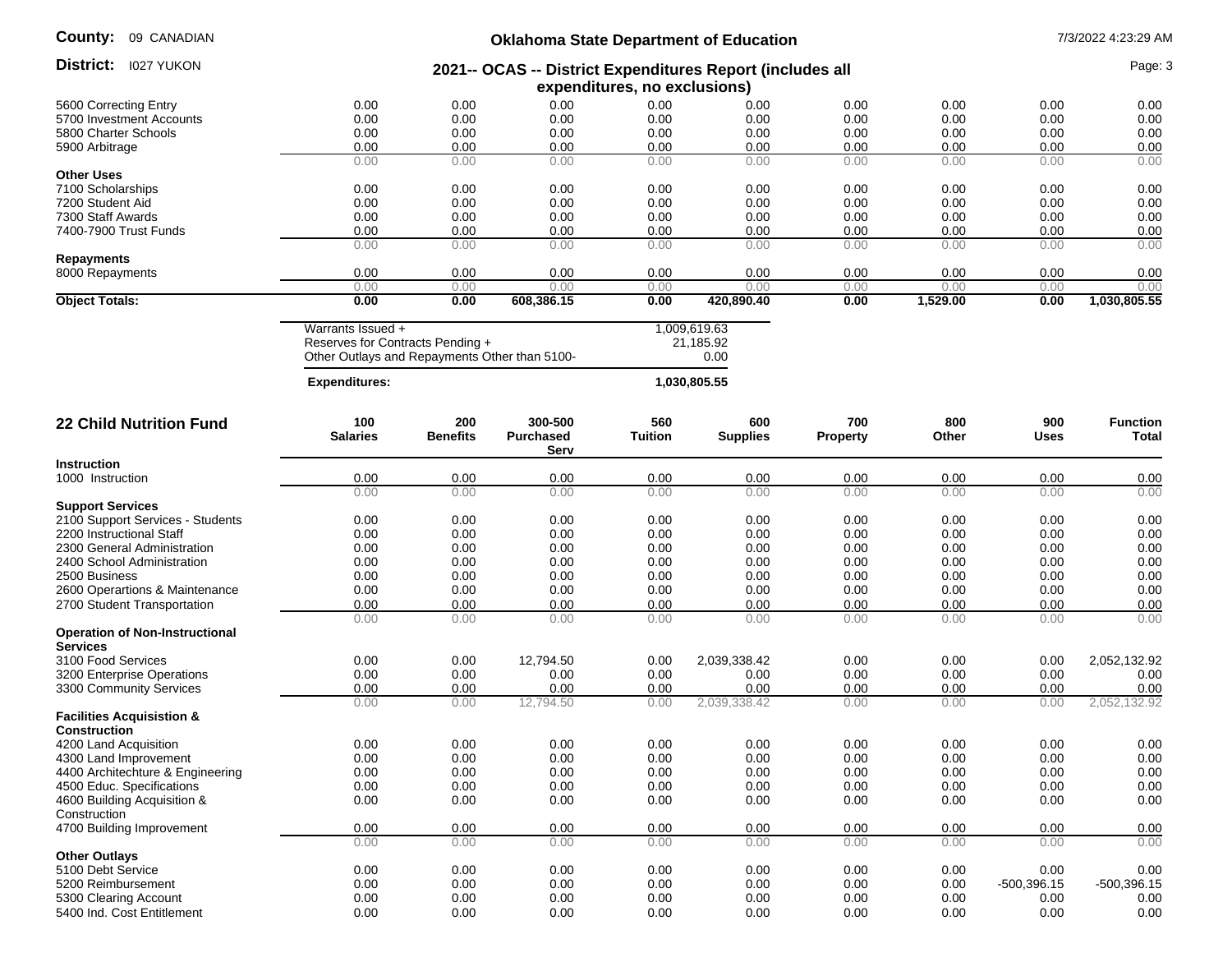| County: | 09 CANADIAN |
|---------|-------------|
|---------|-------------|

## **Oklahoma State Department of Education** 7/3/2022 4:23:29 AM

|                                                          |                                               |                 | UnidiTuria Juale Department of Education                  |                              |                 |                 |       |               |                 |
|----------------------------------------------------------|-----------------------------------------------|-----------------|-----------------------------------------------------------|------------------------------|-----------------|-----------------|-------|---------------|-----------------|
| District:<br><b>I027 YUKON</b>                           |                                               |                 | 2021-- OCAS -- District Expenditures Report (includes all |                              |                 |                 |       |               | Page: 4         |
|                                                          |                                               |                 |                                                           | expenditures, no exclusions) |                 |                 |       |               |                 |
| 5500 Private Non-Profit School                           | 0.00                                          | 0.00            | 0.00                                                      | 0.00                         | 0.00            | 0.00            | 0.00  | 0.00          | 0.00            |
| 5600 Correcting Entry                                    | 0.00                                          | 0.00            | 0.00                                                      | 0.00                         | 0.00            | 0.00            | 0.00  | 0.00          | 0.00            |
| 5700 Investment Accounts                                 | 0.00                                          | 0.00            | 0.00                                                      | 0.00                         | 0.00            | 0.00            | 0.00  | 0.00          | 0.00            |
| 5800 Charter Schools                                     | 0.00                                          | 0.00            | 0.00                                                      | 0.00                         | 0.00            | 0.00            | 0.00  | 0.00          | 0.00            |
| 5900 Arbitrage                                           | 0.00                                          | 0.00            | 0.00                                                      | 0.00                         | 0.00            | 0.00            | 0.00  | 0.00          | 0.00            |
|                                                          | 0.00                                          | 0.00            | 0.00                                                      | 0.00                         | 0.00            | 0.00            | 0.00  | $-500,396.15$ | $-500,396.15$   |
| <b>Other Uses</b>                                        |                                               |                 |                                                           |                              |                 |                 |       |               |                 |
| 7100 Scholarships                                        | 0.00                                          | 0.00            | 0.00                                                      | 0.00                         | 0.00            | 0.00            | 0.00  | 0.00          | 0.00            |
| 7200 Student Aid                                         | 0.00                                          | 0.00            | 0.00                                                      | 0.00                         | 0.00            | 0.00            | 0.00  | 0.00          | 0.00            |
| 7300 Staff Awards                                        | 0.00                                          | 0.00            | 0.00                                                      | 0.00                         | 0.00            | 0.00            | 0.00  | 0.00          | 0.00            |
| 7400-7900 Trust Funds                                    | 0.00                                          | 0.00            | 0.00                                                      | 0.00                         | 0.00            | 0.00            | 0.00  | 0.00          | 0.00            |
|                                                          | 0.00                                          | 0.00            | 0.00                                                      | 0.00                         | 0.00            | 0.00            | 0.00  | 0.00          | 0.00            |
| <b>Repayments</b>                                        |                                               |                 |                                                           |                              |                 |                 |       |               |                 |
| 8000 Repayments                                          | 0.00                                          | 0.00            | 0.00                                                      | 0.00                         | 0.00            | 0.00            | 0.00  | 0.00          | 0.00            |
|                                                          | 0.00                                          | 0.00            | 0.00                                                      | 0.00                         | 0.00            | 0.00            | 0.00  | 0.00          | 0.00            |
| <b>Object Totals:</b>                                    | 0.00                                          | 0.00            | 12,794.50                                                 | 0.00                         | 2,039,338.42    | 0.00            | 0.00  | $-500,396.15$ | 1,551,736.77    |
|                                                          | Warrants Issued +                             |                 |                                                           |                              | 2,052,132.92    |                 |       |               |                 |
|                                                          | Reserves for Contracts Pending +              |                 |                                                           |                              | 0.00            |                 |       |               |                 |
|                                                          | Other Outlays and Repayments Other than 5100- |                 |                                                           |                              | 500,396.15      |                 |       |               |                 |
|                                                          |                                               |                 |                                                           |                              |                 |                 |       |               |                 |
|                                                          | <b>Expenditures:</b>                          |                 |                                                           |                              | 1,551,736.77    |                 |       |               |                 |
| 31-39 LEA Assigned Bond                                  | 100                                           | 200             | 300-500                                                   | 560                          | 600             | 700             | 800   | 900           | <b>Function</b> |
| <b>Funds</b>                                             | <b>Salaries</b>                               | <b>Benefits</b> | <b>Purchased</b>                                          | <b>Tuition</b>               | <b>Supplies</b> | <b>Property</b> | Other | <b>Uses</b>   | Total           |
|                                                          |                                               |                 | Serv                                                      |                              |                 |                 |       |               |                 |
| <b>Instruction</b>                                       |                                               |                 |                                                           |                              |                 |                 |       |               |                 |
| 1000 Instruction                                         | 0.00                                          | 0.00            | 0.00                                                      | 0.00                         | 1,374,418.93    | 20,962.00       | 0.00  | 0.00          | 1,395,380.93    |
|                                                          | 0.00                                          | 0.00            | 0.00                                                      | 0.00                         | 1,374,418.93    | 20,962.00       | 0.00  | 0.00          | 1,395,380.93    |
| <b>Support Services</b>                                  |                                               |                 |                                                           |                              |                 |                 |       |               |                 |
| 2100 Support Services - Students                         | 0.00                                          | 0.00            | 0.00                                                      | 0.00                         | 0.00            | 0.00            | 0.00  | 0.00          | 0.00            |
| 2200 Instructional Staff                                 | 0.00                                          | 0.00            | 0.00                                                      | 0.00                         | 116,171.23      | 0.00            | 0.00  | 0.00          | 116,171.23      |
| 2300 General Administration                              | 0.00                                          | 0.00            | 0.00                                                      | 0.00                         | 0.00            | 0.00            | 0.00  | 0.00          | 0.00            |
| 2400 School Administration                               | 0.00                                          | 0.00            | 0.00                                                      | 0.00                         | 0.00            | 0.00            | 0.00  | 0.00          | 0.00            |
| 2500 Business                                            | 0.00                                          | 0.00            | 0.00                                                      | 0.00                         | 0.00            | 0.00            | 0.00  | 0.00          | 0.00            |
| 2600 Operartions & Maintenance                           | 0.00                                          | 0.00            | 178,831.24                                                | 0.00                         | 40,098.48       | 115,227.86      | 0.00  | 0.00          | 334, 157.58     |
| 2700 Student Transportation                              | 0.00                                          | 0.00            | 71,048.70                                                 | 0.00                         | 0.00            | 177,482.00      | 0.00  | 0.00          | 248,530.70      |
|                                                          | 0.00                                          | 0.00            | 249,879.94                                                | 0.00                         | 156,269.71      | 292,709.86      | 0.00  | 0.00          | 698,859.51      |
| <b>Operation of Non-Instructional</b><br><b>Services</b> |                                               |                 |                                                           |                              |                 |                 |       |               |                 |
| 3100 Food Services                                       | 0.00                                          | 0.00            | 0.00                                                      | 0.00                         | 0.00            | 0.00            | 0.00  | 0.00          | 0.00            |
| 3200 Enterprise Operations                               | 0.00                                          | 0.00            | 0.00                                                      | 0.00                         | 0.00            | 0.00            | 0.00  | 0.00          | 0.00            |
| 3300 Community Services                                  | 0.00                                          | 0.00            | 0.00                                                      | 0.00                         | 0.00            | 0.00            | 0.00  | 0.00          | 0.00            |
|                                                          | 0.00                                          | 0.00            | 0.00                                                      | 0.00                         | 0.00            | 0.00            | 0.00  | 0.00          | 0.00            |
| <b>Facilities Acquisistion &amp;</b>                     |                                               |                 |                                                           |                              |                 |                 |       |               |                 |
| <b>Construction</b>                                      |                                               |                 |                                                           |                              |                 |                 |       |               |                 |
| 4200 Land Acquisition                                    | 0.00                                          | 0.00            | 0.00                                                      | 0.00                         | 0.00            | 0.00            | 0.00  | 0.00          | 0.00            |
| 4300 Land Improvement                                    | 0.00                                          | 0.00            | 0.00                                                      | 0.00                         | 0.00            | 0.00            | 0.00  | 0.00          | 0.00            |
| 4400 Architechture & Engineering                         | 0.00                                          | 0.00            | 0.00                                                      | 0.00                         | 0.00            | 0.00            | 0.00  | 0.00          | 0.00            |
| 4500 Educ. Specifications                                | 0.00                                          | 0.00            | 0.00                                                      | 0.00                         | 0.00            | 0.00            | 0.00  | 0.00          | 0.00            |
| 4600 Building Acquisition &                              | 0.00                                          | 0.00            | 17,396,305.38                                             | 0.00                         | 0.00            | 0.00            | 0.00  | 0.00          | 17,396,305.38   |
| Construction                                             |                                               |                 |                                                           |                              |                 |                 |       |               |                 |
| 4700 Building Improvement                                | 0.00                                          | 0.00            | 0.00                                                      | 0.00                         | 0.00            | 0.00            | 0.00  | 0.00          | 0.00            |
|                                                          | 0.00                                          | 0.00            | 17,396,305.38                                             | 0.00                         | 0.00            | 0.00            | 0.00  | 0.00          | 17,396,305.38   |
| <b>Other Outlays</b>                                     |                                               |                 |                                                           |                              |                 |                 |       |               |                 |
| 5100 Debt Service                                        | 0.00                                          | 0.00            | 0.00                                                      | 0.00                         | 0.00            | 0.00            | 0.00  | 0.00          | 0.00            |
| 5200 Reimbursement                                       | 0.00                                          | 0.00            | 0.00                                                      | 0.00                         | 0.00            | 0.00            | 0.00  | 0.00          | 0.00            |
| 5300 Clearing Account                                    | 0.00                                          | 0.00            | 0.00                                                      | 0.00                         | 0.00            | 0.00            | 0.00  | 0.00          | 0.00            |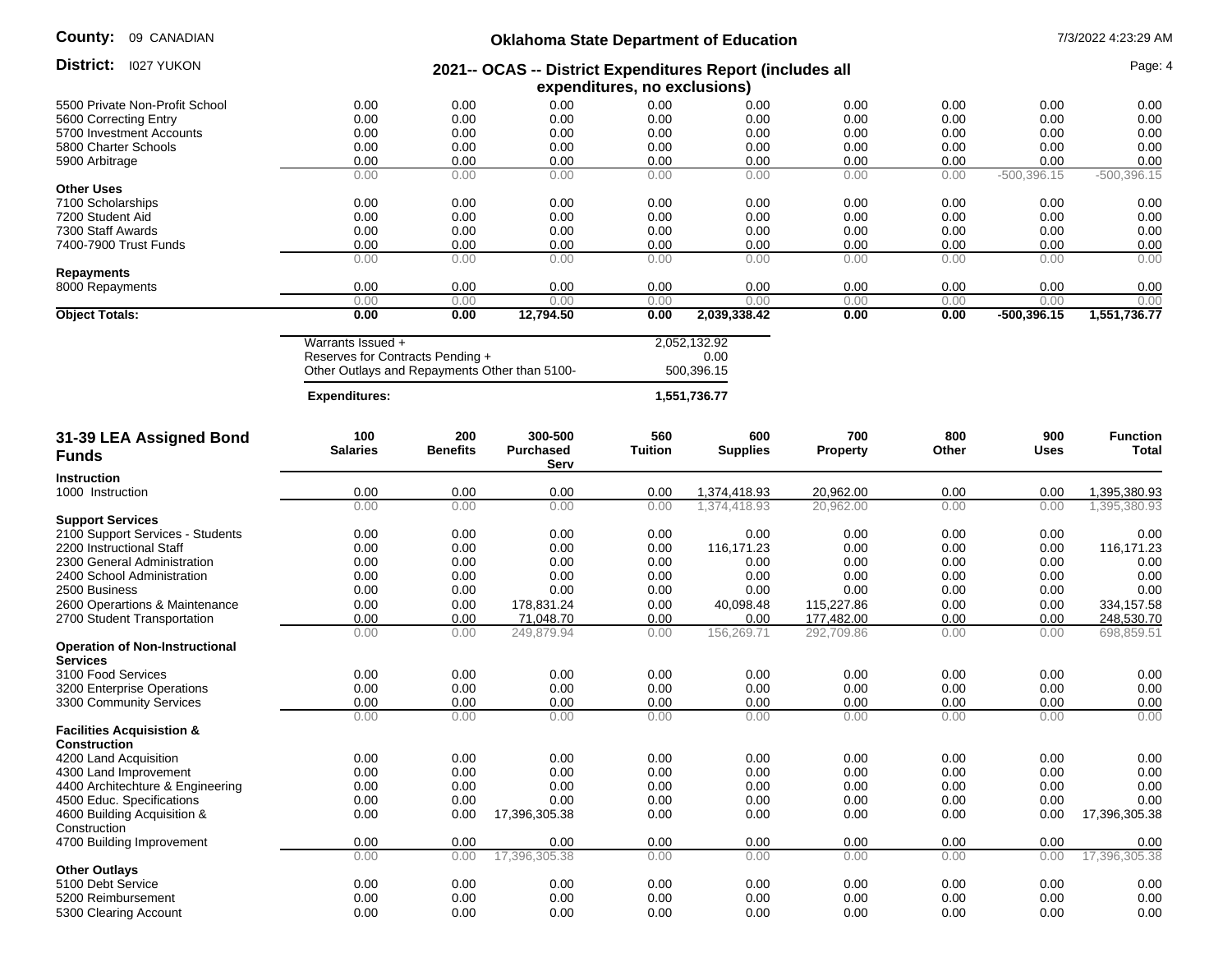| County: | 09 CANADIAN |
|---------|-------------|
|---------|-------------|

# **Oklahoma State Department of Education** 7/3/2022 4:23:29 AM

| District:<br><b>I027 YUKON</b>        |                                               |                 | 2021-- OCAS -- District Expenditures Report (includes all |                              |                 |                 |               |               | Page: 5         |
|---------------------------------------|-----------------------------------------------|-----------------|-----------------------------------------------------------|------------------------------|-----------------|-----------------|---------------|---------------|-----------------|
|                                       |                                               |                 |                                                           | expenditures, no exclusions) |                 |                 |               |               |                 |
| 5400 Ind. Cost Entitlement            | 0.00                                          | 0.00            | 0.00                                                      | 0.00                         | 0.00            | 0.00            | 0.00          | 0.00          | 0.00            |
| 5500 Private Non-Profit School        | 0.00                                          | 0.00            | 0.00                                                      | 0.00                         | 0.00            | 0.00            | 0.00          | 0.00          | 0.00            |
| 5600 Correcting Entry                 | 0.00                                          | 0.00            | 0.00                                                      | 0.00                         | 0.00            | 0.00            | 0.00          | -165.966.00   | -165,966.00     |
| 5700 Investment Accounts              | 0.00                                          | 0.00            | 0.00                                                      | 0.00                         | 0.00            | 0.00            | 0.00          | 0.00          | 0.00            |
| 5800 Charter Schools                  | 0.00                                          | 0.00            | 0.00                                                      | 0.00                         | 0.00            | 0.00            | 0.00          | 0.00          | 0.00            |
| 5900 Arbitrage                        | 0.00                                          | 0.00            | 0.00                                                      | 0.00                         | 0.00            | 0.00            | 0.00          | 0.00          | 0.00            |
|                                       | 0.00                                          | 0.00            | 0.00                                                      | 0.00                         | 0.00            | 0.00            | 0.00          | $-165,966.00$ | $-165,966.00$   |
| <b>Other Uses</b>                     |                                               |                 |                                                           |                              |                 |                 |               |               |                 |
| 7100 Scholarships                     | 0.00<br>0.00                                  | 0.00<br>0.00    | 0.00<br>0.00                                              | 0.00                         | 0.00<br>0.00    | 0.00<br>0.00    | 0.00          | 0.00          | 0.00            |
| 7200 Student Aid<br>7300 Staff Awards | 0.00                                          | 0.00            | 0.00                                                      | 0.00<br>0.00                 | 0.00            | 0.00            | 0.00<br>0.00  | 0.00<br>0.00  | 0.00<br>0.00    |
| 7400-7900 Trust Funds                 | 0.00                                          | 0.00            | 0.00                                                      | 0.00                         | 0.00            | 0.00            | 0.00          | 0.00          | 0.00            |
|                                       | 0.00                                          | 0.00            | 0.00                                                      | 0.00                         | 0.00            | 0.00            | 0.00          | 0.00          | 0.00            |
| <b>Repayments</b>                     |                                               |                 |                                                           |                              |                 |                 |               |               |                 |
| 8000 Repayments                       | 0.00                                          | 0.00            | 0.00                                                      | 0.00                         | 0.00            | 0.00            | 0.00          | 0.00          | 0.00            |
|                                       | 0.00                                          | 0.00            | 0.00                                                      | 0.00                         | 0.00            | 0.00            | 0.00          | 0.00          | 0.00            |
| <b>Object Totals:</b>                 | 0.00                                          | 0.00            | 17,646,185.32                                             | 0.00                         | 1,530,688.64    | 313,671.86      | 0.00          | $-165,966.00$ | 19,324,579.82   |
|                                       | Warrants Issued +                             |                 |                                                           |                              | 19,490,545.82   |                 |               |               |                 |
|                                       | Reserves for Contracts Pending +              |                 |                                                           |                              | 0.00            |                 |               |               |                 |
|                                       | Other Outlays and Repayments Other than 5100- |                 |                                                           |                              | 165,966.00      |                 |               |               |                 |
|                                       |                                               |                 |                                                           |                              |                 |                 |               |               |                 |
|                                       | <b>Expenditures:</b>                          |                 |                                                           |                              | 19,324,579.82   |                 |               |               |                 |
| <b>41 Sinking Fund</b>                | 100                                           | 200             | 300-500                                                   | 560                          | 600             | 700             | 800           | 900           | <b>Function</b> |
|                                       | <b>Salaries</b>                               | <b>Benefits</b> | <b>Purchased</b>                                          | <b>Tuition</b>               | <b>Supplies</b> | <b>Property</b> | Other         | Uses          | Total           |
|                                       |                                               |                 | Serv                                                      |                              |                 |                 |               |               |                 |
| <b>Instruction</b>                    |                                               |                 |                                                           |                              |                 |                 |               |               |                 |
| 1000 Instruction                      | 0.00                                          | 0.00            | 0.00                                                      | 0.00                         | 0.00            | 0.00            | 0.00          | 0.00          | 0.00            |
|                                       | 0.00                                          | 0.00            | 0.00                                                      | 0.00                         | 0.00            | 0.00            | 0.00          | 0.00          | 0.00            |
| <b>Support Services</b>               |                                               |                 |                                                           |                              |                 |                 |               |               |                 |
| 2100 Support Services - Students      | 0.00                                          | 0.00            | 0.00                                                      | 0.00                         | 0.00            | 0.00            | 0.00          | 0.00          | 0.00            |
| 2200 Instructional Staff              | 0.00                                          | 0.00            | 0.00                                                      | 0.00                         | 0.00            | 0.00            | 0.00          | 0.00          | 0.00            |
| 2300 General Administration           | 0.00                                          | 0.00            | 0.00                                                      | 0.00                         | 0.00            | 0.00            | 0.00          | 0.00          | 0.00            |
| 2400 School Administration            | 0.00                                          | 0.00            | 0.00                                                      | 0.00                         | 0.00            | 0.00            | 0.00          | 0.00          | 0.00            |
| 2500 Business                         | 0.00                                          | 0.00            | 0.00                                                      | 0.00                         | 0.00            | 0.00            | 0.00          | 0.00          | 0.00            |
| 2600 Operartions & Maintenance        | 0.00                                          | 0.00            | 0.00                                                      | 0.00                         | 0.00            | 0.00            | 0.00          | 0.00          | 0.00            |
| 2700 Student Transportation           | 0.00<br>0.00                                  | 0.00<br>0.00    | 0.00<br>0.00                                              | 0.00<br>0.00                 | 0.00<br>0.00    | 0.00<br>0.00    | 0.00<br>0.00  | 0.00<br>0.00  | 0.00<br>0.00    |
| <b>Operation of Non-Instructional</b> |                                               |                 |                                                           |                              |                 |                 |               |               |                 |
| <b>Services</b>                       |                                               |                 |                                                           |                              |                 |                 |               |               |                 |
| 3100 Food Services                    | 0.00                                          | 0.00            | 0.00                                                      | 0.00                         | 0.00            | 0.00            | 0.00          | 0.00          | 0.00            |
| 3200 Enterprise Operations            | 0.00                                          | 0.00            | 0.00                                                      | 0.00                         | 0.00            | 0.00            | 0.00          | 0.00          | 0.00            |
| 3300 Community Services               | 0.00                                          | 0.00            | 0.00                                                      | 0.00                         | 0.00            | 0.00            | 0.00          | 0.00          | 0.00            |
|                                       | 0.00                                          | 0.00            | 0.00                                                      | 0.00                         | 0.00            | 0.00            | 0.00          | 0.00          | 0.00            |
| <b>Facilities Acquisistion &amp;</b>  |                                               |                 |                                                           |                              |                 |                 |               |               |                 |
| <b>Construction</b>                   |                                               |                 |                                                           |                              |                 |                 |               |               |                 |
| 4200 Land Acquisition                 | 0.00                                          | 0.00            | 0.00                                                      | 0.00                         | 0.00            | 0.00            | 0.00          | 0.00          | 0.00            |
| 4300 Land Improvement                 | 0.00                                          | 0.00            | 0.00                                                      | 0.00                         | 0.00            | 0.00            | 0.00          | 0.00          | 0.00            |
| 4400 Architechture & Engineering      | 0.00                                          | 0.00            | 0.00                                                      | 0.00                         | 0.00            | 0.00            | 0.00          | 0.00          | 0.00            |
| 4500 Educ. Specifications             | 0.00                                          | 0.00            | 0.00                                                      | 0.00                         | 0.00            | 0.00            | 0.00          | 0.00          | 0.00            |
| 4600 Building Acquisition &           | 0.00                                          | 0.00            | 0.00                                                      | 0.00                         | 0.00            | 0.00            | 0.00          | 0.00          | 0.00            |
| Construction                          |                                               |                 |                                                           |                              |                 |                 |               |               |                 |
| 4700 Building Improvement             | 0.00                                          | 0.00            | 0.00                                                      | 0.00                         | 0.00            | 0.00            | 0.00          | 0.00          | 0.00            |
|                                       | 0.00                                          | 0.00            | 0.00                                                      | 0.00                         | 0.00            | 0.00            | 0.00          | 0.00          | 0.00            |
| <b>Other Outlays</b>                  |                                               |                 |                                                           |                              |                 |                 |               |               |                 |
| 5100 Debt Service                     | 0.00<br>0.00                                  | 0.00            | 0.00                                                      | 0.00                         | 0.00            | 0.00            | 13,654,681.87 | 0.00          | 13,654,681.87   |
| 5200 Reimbursement                    |                                               | 0.00            | 0.00                                                      | 0.00                         | 0.00            | 0.00            | 0.00          | 0.00          | 0.00            |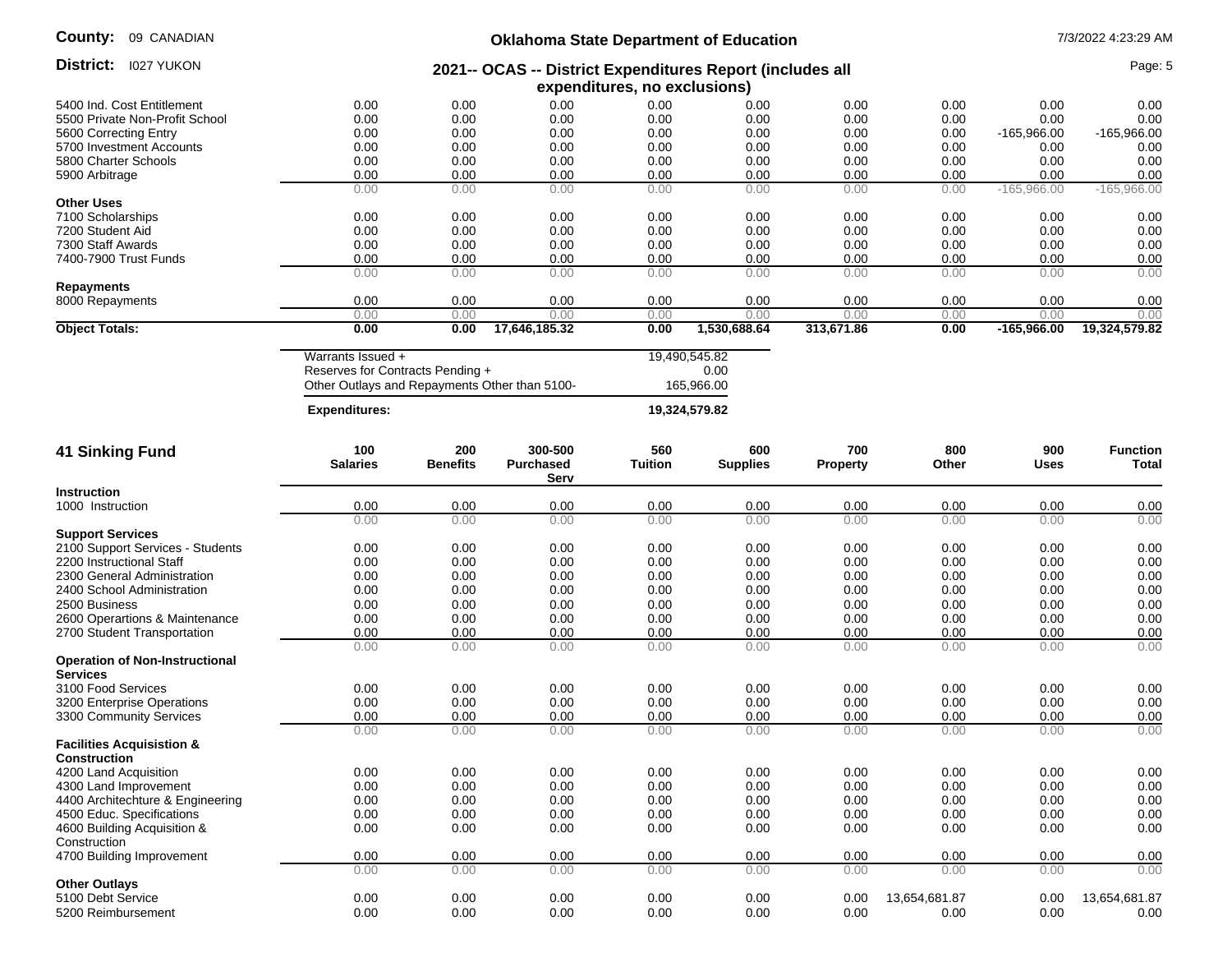| County:<br>09 CANADIAN                                      |                                                       |                        | <b>Oklahoma State Department of Education</b>             |                              |                        |                        |                       |              | 7/3/2022 4:23:29 AM      |
|-------------------------------------------------------------|-------------------------------------------------------|------------------------|-----------------------------------------------------------|------------------------------|------------------------|------------------------|-----------------------|--------------|--------------------------|
| <b>District:</b> 1027 YUKON                                 |                                                       |                        | 2021-- OCAS -- District Expenditures Report (includes all | expenditures, no exclusions) |                        |                        |                       |              | Page: 6                  |
| 5300 Clearing Account                                       | 0.00                                                  | 0.00                   | 0.00                                                      | 0.00                         | 0.00                   | 0.00                   | 0.00                  | 0.00         | 0.00                     |
| 5400 Ind. Cost Entitlement                                  | 0.00                                                  | 0.00                   | 0.00                                                      | 0.00                         | 0.00                   | 0.00                   | 0.00                  | 0.00         | 0.00                     |
| 5500 Private Non-Profit School                              | 0.00                                                  | 0.00                   | 0.00                                                      | 0.00                         | 0.00                   | 0.00                   | 0.00                  | 0.00         | 0.00                     |
| 5600 Correcting Entry                                       | 0.00                                                  | 0.00                   | 0.00                                                      | 0.00                         | 0.00                   | 0.00                   | 0.00                  | 0.00         | 0.00                     |
|                                                             | 0.00                                                  | 0.00                   | 0.00                                                      | 0.00                         | 0.00                   | 0.00                   | 0.00                  | 0.00         | 0.00                     |
| 5700 Investment Accounts<br>5800 Charter Schools            | 0.00                                                  | 0.00                   | 0.00                                                      | 0.00                         | 0.00                   | 0.00                   | 0.00                  | 0.00         | 0.00                     |
|                                                             |                                                       |                        |                                                           |                              |                        |                        |                       |              |                          |
| 5900 Arbitrage                                              | 0.00                                                  | 0.00                   | 0.00                                                      | 0.00                         | 0.00                   | 0.00                   | 0.00                  | 0.00         | 0.00                     |
|                                                             | 0.00                                                  | 0.00                   | 0.00                                                      | 0.00                         | 0.00                   | 0.00                   | 13,654,681.87         | 0.00         | 13,654,681.87            |
| <b>Other Uses</b>                                           |                                                       |                        |                                                           |                              |                        |                        |                       |              |                          |
| 7100 Scholarships                                           | 0.00                                                  | 0.00                   | 0.00                                                      | 0.00                         | 0.00                   | 0.00                   | 0.00                  | 0.00         | 0.00                     |
| 7200 Student Aid                                            | 0.00                                                  | 0.00                   | 0.00                                                      | 0.00                         | 0.00                   | 0.00                   | 0.00                  | 0.00         | 0.00                     |
| 7300 Staff Awards                                           | 0.00                                                  | 0.00                   | 0.00                                                      | 0.00                         | 0.00                   | 0.00                   | 0.00                  | 0.00         | 0.00                     |
| 7400-7900 Trust Funds                                       | 0.00                                                  | 0.00                   | 0.00                                                      | 0.00                         | 0.00                   | 0.00                   | 0.00                  | 0.00         | 0.00                     |
| Repayments                                                  | 0.00                                                  | 0.00                   | 0.00                                                      | 0.00                         | 0.00                   | 0.00                   | 0.00                  | 0.00         | 0.00                     |
| 8000 Repayments                                             | 0.00                                                  | 0.00                   | 0.00                                                      | 0.00                         | 0.00                   | 0.00                   | 0.00                  | 0.00         | 0.00                     |
| <b>Object Totals:</b>                                       | 0.00<br>0.00                                          | 0.00<br>0.00           | 0.00<br>0.00                                              | 0.00<br>0.00                 | 0.00<br>0.00           | 0.00<br>0.00           | 0.00<br>13,654,681.87 | 0.00<br>0.00 | 0.00<br>13,654,681.87    |
|                                                             |                                                       |                        |                                                           |                              |                        |                        |                       |              |                          |
|                                                             | Warrants Issued +<br>Reserves for Contracts Pending + |                        |                                                           | 13,654,681.87                | 0.00<br>0.00           |                        |                       |              |                          |
|                                                             | Other Outlays and Repayments Other than 5100-         |                        |                                                           |                              |                        |                        |                       |              |                          |
|                                                             | <b>Expenditures:</b>                                  |                        |                                                           | 13,654,681.87                |                        |                        |                       |              |                          |
| <b>60 School Activity Fund</b>                              | 100<br><b>Salaries</b>                                | 200<br><b>Benefits</b> | 300-500<br><b>Purchased</b><br>Serv                       | 560<br><b>Tuition</b>        | 600<br><b>Supplies</b> | 700<br><b>Property</b> | 800<br>Other          | 900<br>Uses  | <b>Function</b><br>Total |
| <b>Instruction</b>                                          |                                                       |                        |                                                           |                              |                        |                        |                       |              |                          |
| 1000 Instruction                                            | 0.00                                                  | 0.00                   | 61,906.96                                                 | 0.00                         | 359,672.64             | 0.00                   | 158,591.73            | 65.00        | 580,236.33               |
|                                                             | 0.00                                                  | 0.00                   | 61,906.96                                                 | 0.00                         | 359,672.64             | 0.00                   | 158,591.73            | 65.00        | 580,236.33               |
| <b>Support Services</b>                                     |                                                       |                        |                                                           |                              |                        |                        |                       |              |                          |
| 2100 Support Services - Students                            | 0.00                                                  | 0.00                   | 12,616.65                                                 | 0.00                         | 49,888.13              | 0.00                   | 17,049.58             | 15,685.00    | 95,239.36                |
| 2200 Instructional Staff                                    | 0.00                                                  | 0.00                   | 124.89                                                    | 0.00                         | 28,614.36              | 0.00                   | 3,353.00              | 18.81        | 32,111.06                |
| 2300 General Administration                                 | 0.00                                                  | 0.00                   | 0.00                                                      | 0.00                         | 0.00                   | 0.00                   | 0.00                  | 0.00         | 0.00                     |
| 2400 School Administration                                  | 0.00                                                  | 0.00                   | 0.00                                                      | 0.00                         | 3,312.90               | 0.00                   | 704.96                | 0.00         | 4,017.86                 |
| 2500 Business                                               | 0.00                                                  | 0.00                   | 0.00                                                      | 0.00                         | 59,202.90              | 0.00                   | 35.00                 | 0.00         | 59,237.90                |
| 2600 Operartions & Maintenance                              | 0.00                                                  | 0.00                   | 2,504.80                                                  | 0.00                         | 20,782.11              | 0.00                   | 405.00                | 0.00         | 23,691.91                |
| 2700 Student Transportation                                 | 0.00                                                  | 0.00                   | 0.00                                                      | 0.00                         | 0.00                   | 0.00                   | 0.00                  | 0.00         | 0.00                     |
|                                                             | 0.00                                                  | 0.00                   | 15,246.34                                                 | 0.00                         | 161,800.40             | 0.00                   | 21,547.54             | 15,703.81    | 214,298.09               |
| <b>Operation of Non-Instructional</b>                       |                                                       |                        |                                                           |                              |                        |                        |                       |              |                          |
| <b>Services</b>                                             |                                                       |                        |                                                           |                              |                        |                        |                       |              |                          |
| 3100 Food Services                                          | 0.00                                                  | 0.00                   | 0.00                                                      | 0.00                         | 0.00                   | 0.00                   | 0.00                  | 4,245.79     | 4,245.79                 |
| 3200 Enterprise Operations                                  | 0.00                                                  | 0.00                   | 0.00                                                      | 0.00                         | 128,801.43             | 0.00                   | 0.00                  | 0.00         | 128,801.43               |
| 3300 Community Services                                     | 0.00                                                  | 0.00                   | 0.00                                                      | 0.00                         | 0.00                   | 0.00                   | 0.00                  | 13,135.25    | 13,135.25                |
|                                                             | 0.00                                                  | 0.00                   | 0.00                                                      | 0.00                         | 128,801.43             | 0.00                   | 0.00                  | 17,381.04    | 146, 182. 47             |
| <b>Facilities Acquisistion &amp;</b><br><b>Construction</b> |                                                       |                        |                                                           |                              |                        |                        |                       |              |                          |
| 4200 Land Acquisition                                       | 0.00                                                  | 0.00                   | 0.00                                                      | 0.00                         | 0.00                   | 0.00                   | 0.00                  | 0.00         | 0.00                     |
| 4300 Land Improvement                                       | 0.00                                                  | 0.00                   | 0.00                                                      | 0.00                         | 0.00                   | 0.00                   | 0.00                  | 0.00         | 0.00                     |
|                                                             |                                                       |                        |                                                           |                              |                        |                        |                       |              |                          |
| 4400 Architechture & Engineering                            | 0.00                                                  | 0.00                   | 0.00                                                      | 0.00                         | 0.00                   | 0.00                   | 0.00                  | 0.00         | 0.00                     |
| 4500 Educ. Specifications                                   | 0.00                                                  | 0.00                   | 0.00                                                      | 0.00                         | 0.00                   | 0.00                   | 0.00                  | 0.00         | 0.00                     |
| 4600 Building Acquisition &                                 | 0.00                                                  | 0.00                   | 0.00                                                      | 0.00                         | 0.00                   | 0.00                   | 0.00                  | 0.00         | 0.00                     |
| Construction                                                |                                                       |                        |                                                           |                              |                        |                        |                       |              |                          |
| 4700 Building Improvement                                   | 0.00<br>0.00                                          | 0.00<br>0.00           | 0.00<br>0.00                                              | 0.00<br>0.00                 | 0.00<br>0.00           | 0.00<br>0.00           | 0.00<br>0.00          | 0.00<br>0.00 | 0.00<br>0.00             |
| <b>Other Outlays</b>                                        |                                                       |                        |                                                           |                              |                        |                        |                       |              |                          |
| 5100 Debt Service                                           | $0.00\,$                                              | 0.00                   | 0.00                                                      | $0.00\,$                     | 0.00                   | 0.00                   | 0.00                  | 0.00         | 0.00                     |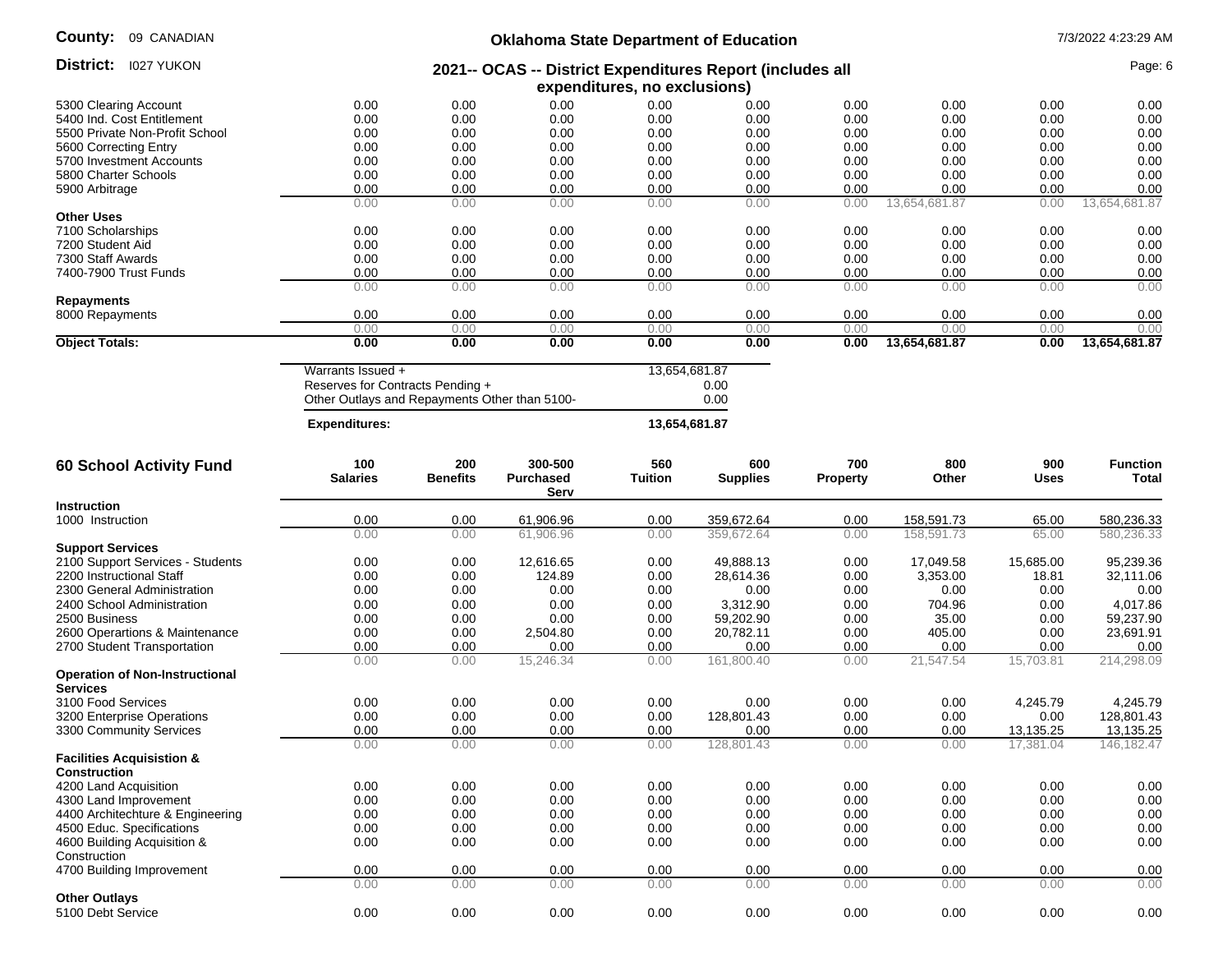District: 1027 YUKON

## **Oklahoma State Department of Education** 7/3/2022 4:23:29 AM

#### **2021-- OCAS -- District Expenditures Report (includes all District:** 1027 YUKON **Page: 7 (2021-- 2021-- OCAS -- District Expenditures Report (includes all contract and contract and contract Page: 7 (2021--**  $\alpha$

|                                |      |      |           | expenditures, no exclusions) |            |      |            |              |                |
|--------------------------------|------|------|-----------|------------------------------|------------|------|------------|--------------|----------------|
| 5200 Reimbursement             | 0.00 | 0.00 | 0.00      | 0.00                         | 0.00       | 0.00 | 0.00       | -444,694.89  | -444,694.89    |
| 5300 Clearing Account          | 0.00 | 0.00 | 0.00      | 0.00                         | 0.00       | 0.00 | 0.00       | 0.00         | 0.00           |
| 5400 Ind. Cost Entitlement     | 0.00 | 0.00 | 0.00      | 0.00                         | 0.00       | 0.00 | 0.00       | 0.00         | 0.00           |
| 5500 Private Non-Profit School | 0.00 | 0.00 | 0.00      | 0.00                         | 0.00       | 0.00 | 0.00       | 0.00         | 0.00           |
| 5600 Correcting Entry          | 0.00 | 0.00 | 0.00      | 0.00                         | 0.00       | 0.00 | 0.00       | $-13,453.67$ | $-13,453.67$   |
| 5700 Investment Accounts       | 0.00 | 0.00 | 0.00      | 0.00                         | 0.00       | 0.00 | 0.00       | 0.00         | 0.00           |
| 5800 Charter Schools           | 0.00 | 0.00 | 0.00      | 0.00                         | 0.00       | 0.00 | 0.00       | 0.00         | 0.00           |
| 5900 Arbitrage                 | 0.00 | 0.00 | 0.00      | 0.00                         | 0.00       | 0.00 | 0.00       | 0.00         | 0.00           |
|                                | 0.00 | 0.00 | 0.00      | 0.00                         | 0.00       | 0.00 | 0.00       | -458,148.56  | $-458, 148.56$ |
| <b>Other Uses</b>              |      |      |           |                              |            |      |            |              |                |
| 7100 Scholarships              | 0.00 | 0.00 | 0.00      | 0.00                         | 0.00       | 0.00 | 0.00       | 0.00         | 0.00           |
| 7200 Student Aid               | 0.00 | 0.00 | 0.00      | 0.00                         | 0.00       | 0.00 | 0.00       | 0.00         | 0.00           |
| 7300 Staff Awards              | 0.00 | 0.00 | 0.00      | 0.00                         | 0.00       | 0.00 | 0.00       | 0.00         | 0.00           |
| 7400-7900 Trust Funds          | 0.00 | 0.00 | 0.00      | 0.00                         | 0.00       | 0.00 | 0.00       | 0.00         | 0.00           |
|                                | 0.00 | 0.00 | 0.00      | 0.00                         | 0.00       | 0.00 | 0.00       | 0.00         | 0.00           |
| Repayments                     |      |      |           |                              |            |      |            |              |                |
| 8000 Repayments                | 0.00 | 0.00 | 0.00      | 0.00                         | 0.00       | 0.00 | 0.00       | 0.00         | 0.00           |
|                                | 0.00 | 0.00 | 0.00      | 0.00                         | 0.00       | 0.00 | 0.00       | 0.00         | 0.00           |
| <b>Object Totals:</b>          | 0.00 | 0.00 | 77,153.30 | 0.00                         | 650,274.47 | 0.00 | 180,139.27 | -424,998.71  | 482,568.33     |

| <b>Expenditures:</b>                          | 482.568.33 |
|-----------------------------------------------|------------|
| Other Outlays and Repayments Other than 5100- | 458.148.56 |
| Reserves for Contracts Pending +              | 0.00       |
| Warrants Issued +                             | 940.716.89 |

| 81-88 Trust and Agency<br><b>Funds</b>                      | 100<br><b>Salaries</b> | 200<br><b>Benefits</b> | 300-500<br><b>Purchased</b><br>Serv | 560<br><b>Tuition</b> | 600<br><b>Supplies</b> | 700<br><b>Property</b> | 800<br>Other | 900<br><b>Uses</b> | <b>Function</b><br><b>Total</b> |
|-------------------------------------------------------------|------------------------|------------------------|-------------------------------------|-----------------------|------------------------|------------------------|--------------|--------------------|---------------------------------|
| <b>Instruction</b>                                          |                        |                        |                                     |                       |                        |                        |              |                    |                                 |
| 1000 Instruction                                            | 0.00                   | 0.00                   | 0.00                                | 0.00                  | 0.00                   | 0.00                   | 0.00         | 0.00               | 0.00                            |
|                                                             | 0.00                   | 0.00                   | 0.00                                | 0.00                  | 0.00                   | 0.00                   | 0.00         | 0.00               | 0.00                            |
| <b>Support Services</b>                                     |                        |                        |                                     |                       |                        |                        |              |                    |                                 |
| 2100 Support Services - Students                            | 0.00                   | 0.00                   | 0.00                                | 0.00                  | 0.00                   | 0.00                   | 0.00         | 0.00               | 0.00                            |
| 2200 Instructional Staff                                    | 0.00                   | 0.00                   | 0.00                                | 0.00                  | 0.00                   | 0.00                   | 0.00         | 0.00               | 0.00                            |
| 2300 General Administration                                 | 0.00                   | 0.00                   | 0.00                                | 0.00                  | 0.00                   | 0.00                   | 0.00         | 0.00               | 0.00                            |
| 2400 School Administration                                  | 0.00                   | 0.00                   | 0.00                                | 0.00                  | 0.00                   | 0.00                   | 0.00         | 0.00               | 0.00                            |
| 2500 Business                                               | 0.00                   | 0.00                   | 0.00                                | 0.00                  | 0.00                   | 0.00                   | 0.00         | 0.00               | 0.00                            |
| 2600 Operartions & Maintenance                              | 0.00                   | 0.00                   | 0.00                                | 0.00                  | 0.00                   | 0.00                   | 0.00         | 0.00               | 0.00                            |
| 2700 Student Transportation                                 | 0.00                   | 0.00                   | 0.00                                | 0.00                  | 0.00                   | 0.00                   | 0.00         | 0.00               | 0.00                            |
|                                                             | 0.00                   | 0.00                   | 0.00                                | 0.00                  | 0.00                   | 0.00                   | 0.00         | 0.00               | 0.00                            |
| <b>Operation of Non-Instructional</b><br><b>Services</b>    |                        |                        |                                     |                       |                        |                        |              |                    |                                 |
| 3100 Food Services                                          | 0.00                   | 0.00                   | 0.00                                | 0.00                  | 0.00                   | 0.00                   | 0.00         | 0.00               | 0.00                            |
| 3200 Enterprise Operations                                  | 0.00                   | 0.00                   | 0.00                                | 0.00                  | 0.00                   | 0.00                   | 0.00         | 0.00               | 0.00                            |
| 3300 Community Services                                     | 0.00                   | 0.00                   | 0.00                                | 0.00                  | 0.00                   | 0.00                   | 0.00         | 0.00               | 0.00                            |
|                                                             | 0.00                   | 0.00                   | 0.00                                | 0.00                  | 0.00                   | 0.00                   | 0.00         | 0.00               | 0.00                            |
| <b>Facilities Acquisistion &amp;</b><br><b>Construction</b> |                        |                        |                                     |                       |                        |                        |              |                    |                                 |
| 4200 Land Acquisition                                       | 0.00                   | 0.00                   | 0.00                                | 0.00                  | 0.00                   | 0.00                   | 0.00         | 0.00               | 0.00                            |
| 4300 Land Improvement                                       | 0.00                   | 0.00                   | 0.00                                | 0.00                  | 0.00                   | 0.00                   | 0.00         | 0.00               | 0.00                            |
| 4400 Architechture & Engineering                            | 0.00                   | 0.00                   | 0.00                                | 0.00                  | 0.00                   | 0.00                   | 0.00         | 0.00               | 0.00                            |
| 4500 Educ. Specifications                                   | 0.00                   | 0.00                   | 0.00                                | 0.00                  | 0.00                   | 0.00                   | 0.00         | 0.00               | 0.00                            |
| 4600 Building Acquisition &<br>Construction                 | 0.00                   | 0.00                   | 0.00                                | 0.00                  | 0.00                   | 0.00                   | 0.00         | 0.00               | 0.00                            |
| 4700 Building Improvement                                   | 0.00                   | 0.00                   | 0.00                                | 0.00                  | 0.00                   | 0.00                   | 0.00         | 0.00               | 0.00                            |
|                                                             | 0.00                   | 0.00                   | 0.00                                | 0.00                  | 0.00                   | 0.00                   | 0.00         | 0.00               | 0.00                            |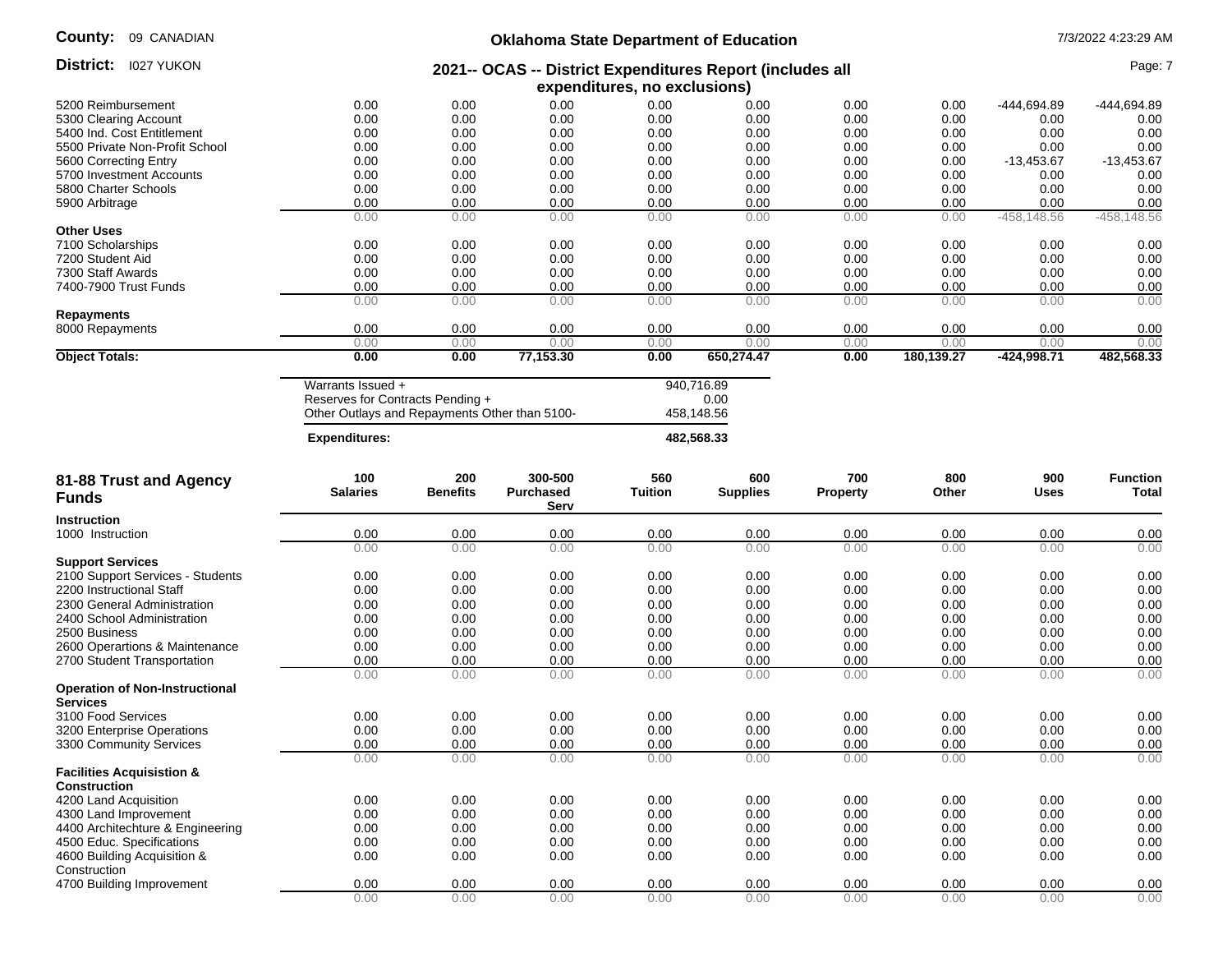District: 1027 YUKON

## **Oklahoma State Department of Education** 7/3/2022 4:23:29 AM

#### **2021-- OCAS -- District Expenditures Report (includes all expenditures, no exclusions) District:** 1027 YUKON **Page: 8 Page: 8 2021-- OCAS -- District Expenditures Report (includes all Page: 8 Page: 8**

| <b>Other Outlavs</b>             |                        |                                               |                  |                       |                        |                        |              |                    |                                 |
|----------------------------------|------------------------|-----------------------------------------------|------------------|-----------------------|------------------------|------------------------|--------------|--------------------|---------------------------------|
| 5100 Debt Service                | 0.00                   | 0.00                                          | 0.00             | 0.00                  | 0.00                   | 0.00                   | 0.00         | 0.00               | 0.00                            |
| 5200 Reimbursement               | 0.00                   | 0.00                                          | 0.00             | 0.00                  | 0.00                   | 0.00                   | 0.00         | 0.00               | 0.00                            |
| 5300 Clearing Account            | 0.00                   | 0.00                                          | 0.00             | 0.00                  | 0.00                   | 0.00                   | 0.00         | 0.00               | 0.00                            |
| 5400 Ind. Cost Entitlement       | 0.00                   | 0.00                                          | 0.00             | 0.00                  | 0.00                   | 0.00                   | 0.00         | 0.00               | 0.00                            |
| 5500 Private Non-Profit School   | 0.00                   | 0.00                                          | 0.00             | 0.00                  | 0.00                   | 0.00                   | 0.00         | 0.00               | 0.00                            |
| 5600 Correcting Entry            | 0.00                   | 0.00                                          | 0.00             | 0.00                  | 0.00                   | 0.00                   | 0.00         | 0.00               | 0.00                            |
| 5700 Investment Accounts         | 0.00                   | 0.00                                          | 0.00             | 0.00                  | 0.00                   | 0.00                   | 0.00         | 0.00               | 0.00                            |
| 5800 Charter Schools             | 0.00                   | 0.00                                          | 0.00             | 0.00                  | 0.00                   | 0.00                   | 0.00         | 0.00               | 0.00                            |
| 5900 Arbitrage                   | 0.00                   | 0.00                                          | 0.00             | 0.00                  | 0.00                   | 0.00                   | 0.00         | 0.00               | 0.00                            |
|                                  | 0.00                   | 0.00                                          | 0.00             | 0.00                  | 0.00                   | 0.00                   | 0.00         | 0.00               | 0.00                            |
| <b>Other Uses</b>                |                        |                                               |                  |                       |                        |                        |              |                    |                                 |
| 7100 Scholarships                | 0.00                   | 0.00                                          | 0.00             | 0.00                  | 0.00                   | 0.00                   | 0.00         | 0.00               | 0.00                            |
| 7200 Student Aid                 | 0.00                   | 0.00                                          | 0.00             | 0.00                  | 0.00                   | 0.00                   | 0.00         | 0.00               | 0.00                            |
| 7300 Staff Awards                | 0.00                   | 0.00                                          | 0.00             | 0.00                  | 0.00                   | 0.00                   | 0.00         | 0.00               | 0.00                            |
| 7400-7900 Trust Funds            | 0.00                   | 0.00                                          | 167,452.83       | 0.00                  | 0.00                   | 0.00                   | 0.00         | 71,793.69          | 239,246.52                      |
|                                  | 0.00                   | 0.00                                          | 167,452.83       | 0.00                  | 0.00                   | 0.00                   | 0.00         | 71,793.69          | 239,246.52                      |
| <b>Repayments</b>                |                        |                                               |                  |                       |                        |                        |              |                    |                                 |
| 8000 Repayments                  | 0.00                   | 0.00                                          | 0.00             | 0.00                  | 0.00                   | 0.00                   | 0.00         | 0.00               | 0.00                            |
|                                  | 0.00                   | 0.00                                          | 0.00             | 0.00                  | 0.00                   | 0.00                   | 0.00         | 0.00               | 0.00                            |
| <b>Object Totals:</b>            | 0.00                   | 0.00                                          | 167,452.83       | 0.00                  | 0.00                   | 0.00                   | 0.00         | 71,793.69          | 239,246.52                      |
|                                  |                        |                                               |                  |                       |                        |                        |              |                    |                                 |
|                                  | Warrants Issued +      |                                               |                  |                       | 239,246.52             |                        |              |                    |                                 |
|                                  |                        | Reserves for Contracts Pending +              |                  |                       | 0.00                   |                        |              |                    |                                 |
|                                  |                        | Other Outlays and Repayments Other than 5100- |                  |                       | 0.00                   |                        |              |                    |                                 |
|                                  | <b>Expenditures:</b>   |                                               |                  |                       | 239,246.52             |                        |              |                    |                                 |
|                                  |                        |                                               | 300-500          |                       |                        |                        |              |                    |                                 |
| <b>ALL Funds</b>                 | 100<br><b>Salaries</b> | 200<br><b>Benefits</b>                        | <b>Purchased</b> | 560<br><b>Tuition</b> | 600<br><b>Supplies</b> | 700<br><b>Property</b> | 800<br>Other | 900<br><b>Uses</b> | <b>Function</b><br><b>Total</b> |
|                                  |                        |                                               | Serv             |                       |                        |                        |              |                    |                                 |
| <b>Instruction</b>               |                        |                                               |                  |                       |                        |                        |              |                    |                                 |
| 1000 Instruction                 | 33,334,348.62          | 7,698,754.78                                  | 491,271.08       | 80,858.48             | 4,239,035.08           | 20,962.00              | 169,684.73   | 65.00              | 46,034,979.77                   |
|                                  | 33,334,348.62          | 7,698,754.78                                  | 491,271.08       | 80,858.48             | 4,239,035.08           | 20,962.00              | 169,684.73   | 65.00              | 46,034,979.77                   |
| <b>Support Services</b>          |                        |                                               |                  |                       |                        |                        |              |                    |                                 |
| 2100 Support Services - Students | 4,311,156.79           | 970,361.05                                    | 82,335.88        | 0.00                  | 285,982.66             | 0.00                   | 25,588.58    | 15,685.00          | 5,691,109.96                    |
| 2200 Instructional Staff         | 2,352,713.95           | 543,241.74                                    | 29,464.01        | 0.00                  | 174.680.43             | 0.00                   | 85,993.02    | 18.81              | 3,186,111.96                    |
| 2300 General Administration      | 1,142,490.61           | 285,924.94                                    | 111,833.04       | 0.00                  | 39,325.05              | 0.00                   | 17,732.70    | 0.00               | 1,597,306.34                    |
| 2400 School Administration       | 3,663,146.58           | 824,422.11                                    | 4,684.75         | 0.00                  | 4,867.96               | 0.00                   | 704.96       | 0.00               | 4,497,826.36                    |
| 2500 Business                    | 1,130,168.60           | 231,696.40                                    | 158,434.87       | 0.00                  | 161,515.75             | 0.00                   | 256,027.19   | 0.00               | 1,937,842.81                    |
| 2600 Operartions & Maintenance   | 1,774,499.09           | 337,934.97                                    | 3,284,104.29     | 0.00                  | 1,439,034.98           | 115,227.86             | 16,307.50    | 0.00               | 6,967,108.69                    |
|                                  |                        |                                               |                  |                       |                        |                        |              |                    |                                 |

| 2700 Student Transportation                                 | .269.984.48   | 194.366.90   | 139.072.81    | 0.00 | 331.679.13   | 177.482.00 | .692.00    | 0.00      | 2,114,277.32  |
|-------------------------------------------------------------|---------------|--------------|---------------|------|--------------|------------|------------|-----------|---------------|
|                                                             | 15.644.160.10 | 3.387.948.11 | 3,809,929.65  | 0.00 | 2.437.085.96 | 292,709.86 | 404.045.95 | 15.703.81 | 25,991,583.44 |
| <b>Operation of Non-Instructional</b><br><b>Services</b>    |               |              |               |      |              |            |            |           |               |
| 3100 Food Services                                          | 409.165.75    | 87.960.40    | 12.794.50     | 0.00 | 2.040.538.42 | 0.00       | 0.00       | 4.245.79  | 2,554,704.86  |
| 3200 Enterprise Operations                                  | 0.00          | 0.00         | 0.00          | 0.00 | 128.801.43   | 0.00       | 0.00       | 0.00      | 128.801.43    |
| 3300 Community Services                                     | 509,687.93    | 82,778.30    | 7,199.30      | 0.00 | 22.525.83    | 0.00       | 0.00       | 13.135.25 | 635,326.61    |
|                                                             | 918.853.68    | 170.738.70   | 19,993.80     | 0.00 | 2,191,865.68 | 0.00       | 0.00       | 17.381.04 | 3,318,832.90  |
| <b>Facilities Acquisistion &amp;</b><br><b>Construction</b> |               |              |               |      |              |            |            |           |               |
| 4200 Land Acquisition                                       | 0.00          | 0.00         | 0.00          | 0.00 | 0.00         | 0.00       | 0.00       | 0.00      | 0.00          |
| 4300 Land Improvement                                       | 0.00          | 0.00         | 0.00          | 0.00 | 0.00         | 0.00       | 0.00       | 0.00      | 0.00          |
| 4400 Architechture & Engineering                            | 0.00          | 0.00         | 0.00          | 0.00 | 0.00         | 0.00       | 0.00       | 0.00      | 0.00          |
| 4500 Educ. Specifications                                   | 0.00          | 0.00         | 0.00          | 0.00 | 0.00         | 0.00       | 0.00       | 0.00      | 0.00          |
| 4600 Building Acquisition &<br>Construction                 | 0.00          | 0.00         | 17.396.305.38 | 0.00 | 0.00         | 0.00       | 0.00       | 0.00      | 17.396.305.38 |